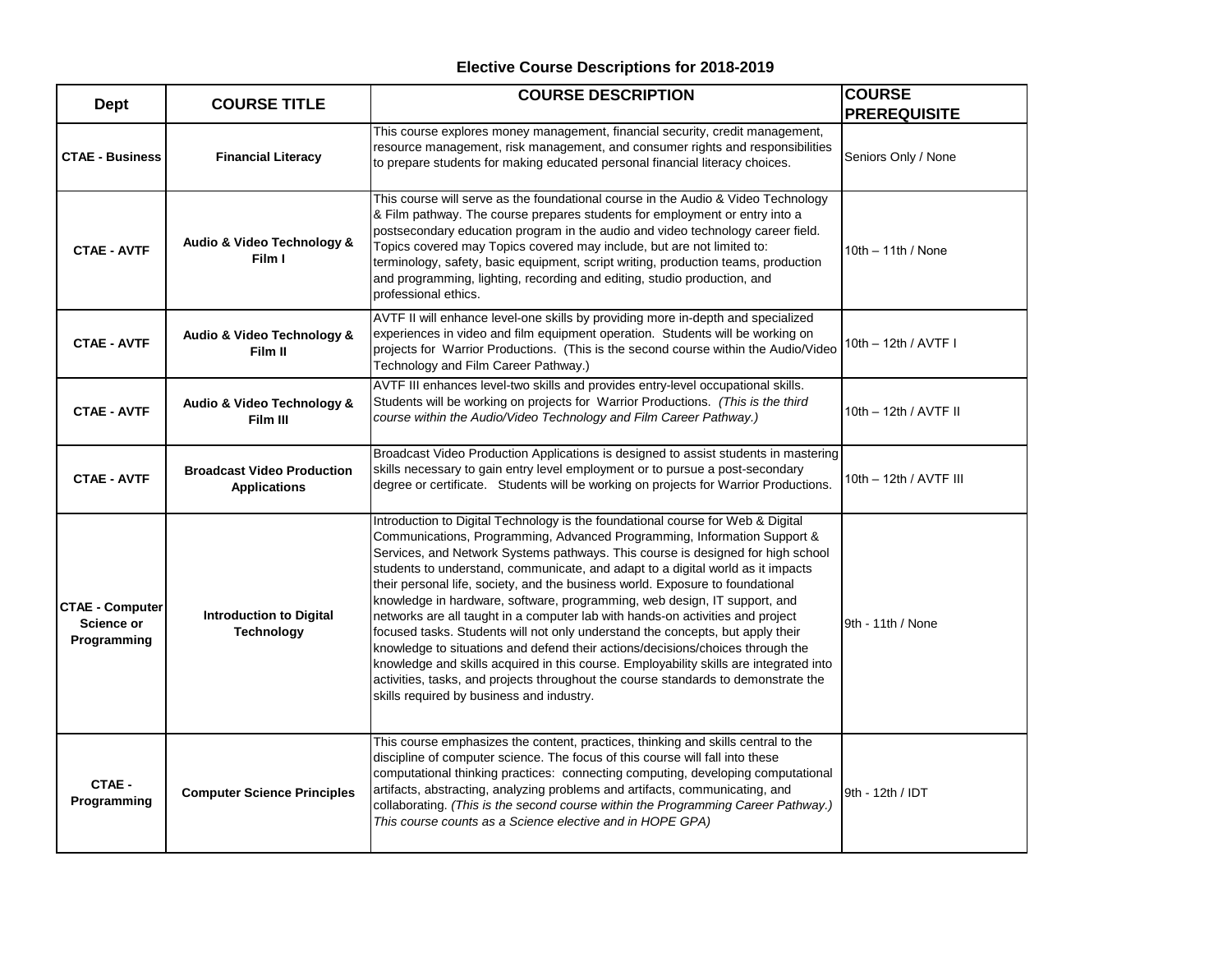| <b>Dept</b>                              | <b>COURSE TITLE</b>                                        | <b>COURSE DESCRIPTION</b>                                                                                                                                                                                                                                                                                                                                                                                                                                                                                                          | <b>COURSE</b><br><b>PREREQUISITE</b>        |
|------------------------------------------|------------------------------------------------------------|------------------------------------------------------------------------------------------------------------------------------------------------------------------------------------------------------------------------------------------------------------------------------------------------------------------------------------------------------------------------------------------------------------------------------------------------------------------------------------------------------------------------------------|---------------------------------------------|
| CTAE -<br>Programming                    | Programming, Apps, Games and<br><b>Society</b>             | Are you ready to design and develop? The course is designed for high school<br>students to strategize, design, and develop games and mobile and desktop<br>applications that can be produced in the real world. Students will learn about life-<br>cycles of project development and use models to develop applications. (This is the principles<br>third course within the Programming Career Pathway.) This course counts as a<br>Science elective and in HOPE GPA)                                                              | 10th - 12th / Computer Science              |
| <b>CTAE - Computer</b><br><b>Science</b> |                                                            | AP Computer Science Principles conforms to the College Board syllabus for the<br>Advanced Placement Computer Science Principles Examination. It covers<br>programming methodology, features of programming languages, fundamental data<br>AP Computer Science Principles Structures, algorithms, and computer systems. This course can earn 4 <sup>th</sup> Year<br>Science credit for high school graduation requirements, and also meets 4 <sup>th</sup> Year<br>Science credit for Georgia Board of Regents college admissions. | 10th - 12th / None                          |
| <b>CTAE - Computer</b><br><b>Science</b> | <b>AP Computer Science</b>                                 | AP Computer Science A conforms to the College Board syllabus for the Advanced<br>Placement Computer Science Examination. It covers programming methodology,<br>features of programming languages, fundamental data structures, algorithms, and<br>computer systems. This course can earn 4 <sup>th</sup> Year Science credit for high school<br>graduation requirements, and also meets 4 <sup>th</sup> Year Science credit for Georgia Board<br>of Regents college admissions.                                                    | 10th - 12th / None                          |
| CTAE -<br><b>Construction</b>            | <b>Industry Fundamentals</b><br><b>Occupational Safety</b> | This course is the foundational course that prepares students for a pursuit of any<br>career in the field of construction. It prepares the student for the basic knowledge to<br>function safely on or around a construction site and in the industry in general. It<br>provides the student with the option for an Industry Certification in the Construction<br>Core.                                                                                                                                                            | 9th -12th / None                            |
| CTAE -<br><b>Construction</b>            | <b>Introduction to Construction</b>                        | This course is preceded by the Occupational Safety and Fundamentals course.<br>This course offers an opportunity for students to build on their knowledge and skills<br>developed in Occupational Safety. It introduces them to four construction craft areas Fundamentals of Occupational<br>and is also the second step towards gaining a Level One Industry Certification in<br>one of the craft areas.                                                                                                                         | 9th -12 <sup>th</sup> / Industry<br>Safety  |
| CTAE -<br><b>Construction</b>            | <b>Plumbing I</b>                                          | Plumbing I introduces the skills and knowledge in the plumbing trade. Topics<br>covered include the history of plumbing, reading and evaluation of plumbing<br>blueprints, math for plumbers, and the identification of pipes and fittings and their<br>preparation and installation. (This is the third course for the Plumbing Pathway.)                                                                                                                                                                                         | 11th-12th / Introduction to<br>Construction |
| <b>CTAE - Culinary</b>                   | <b>Introduction to Culinary Arts</b>                       | Introduction to Culinary Arts is designed to introduce students to fundamental food<br>preparation terms, concepts, and methods in culinary arts, where laboratory practice<br>will parallel class work. (This is the first course within the Culinary Arts Career<br>Pathway.)                                                                                                                                                                                                                                                    | 9th - 11th / None                           |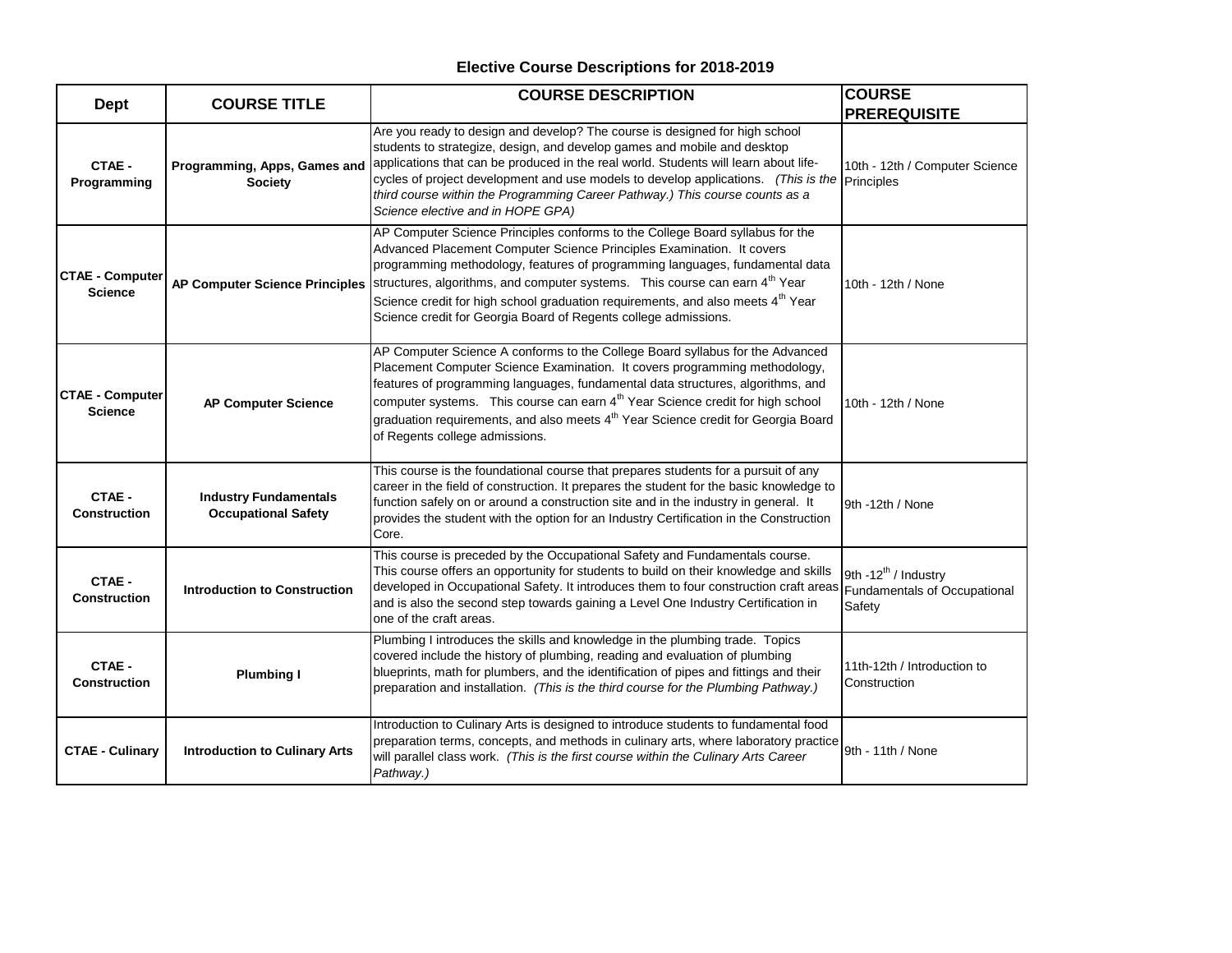| <b>Dept</b>                                                 | <b>COURSE TITLE</b>                           | <b>COURSE DESCRIPTION</b>                                                                                                                                                                                                                                                                                                                                                                                                                                                                                               | <b>COURSE</b><br><b>PREREQUISITE</b>                 |
|-------------------------------------------------------------|-----------------------------------------------|-------------------------------------------------------------------------------------------------------------------------------------------------------------------------------------------------------------------------------------------------------------------------------------------------------------------------------------------------------------------------------------------------------------------------------------------------------------------------------------------------------------------------|------------------------------------------------------|
| <b>CTAE - Culinary</b>                                      | <b>Culinary Arts I</b>                        | Culinary Arts I prepares students for employment in a wide spectrum of food<br>industry careers. The course of study includes the development of skills in food<br>safety and sanitation, accident and injury prevention, kitchen basics, operating and<br>maintaining commercial utensils and equipment, preparation of commercial food<br>items, the art of service, controlling costs, food management functions, and<br>customer relations. (This is the second course within the Culinary Arts Career<br>Pathway.) | 10th - 12th / Introducion to<br><b>Culinary Arts</b> |
| <b>CTAE - Culinary</b>                                      | <b>Culinary Arts II</b>                       | Culinary Arts II enhances level-one competencies by providing a broader exposure<br>to the food and hospitality industry. Class experiences build on previous instruction.<br>(This is the third course within the Culinary Arts Career Pathway.)                                                                                                                                                                                                                                                                       | 10th - 12th / Culinary Arts I                        |
| <b>CTAE - Drafting</b>                                      | Introduction to Drafting and<br>Design        | The Introduction to Drafting and Design course is the foundational course under the<br>Architectural Drafting pathway and Engineering Drawing and Design pathway and<br>prepares students for a pursuit of any career in the field of construction. The course<br>provides the basic knowledge to function safely on or around a construction site and  9th - 12th / None<br>in industry in general. Students will have the option for an Industry Certification in<br>the Construction Core.                           |                                                      |
| <b>CTAE - Drafting</b>                                      | <b>Architectural Drawing and</b><br>Design I  | Architectural Drawing and Design I introduces students to the basic terminology,<br>concepts, and principles of Architectural Design. Emphasis is placed on house<br>designs, floor plans, roof designs, elevations sections and details and foundations.<br>(This is the second course within the Architectural Drafting Pathway.)                                                                                                                                                                                     | 9th-12th / Introduction to<br>Drafting and Design    |
| <b>CTAE - Drafting</b>                                      | <b>Architectural Drawing and</b><br>Design II | Architectural Drawing and Design II builds on the skills developed in the prerequisite<br>course. Emphasis is placed on schedules, plumbing, heating and air, graphic<br>presentations, plot/site plans, specifications, and building estimations. (This is the<br>third course within the Architectural Drafting Pathway.)                                                                                                                                                                                             | 9th-12th / Architectural Drawing<br>and Design I     |
| <b>CTAE - Drafting</b>                                      | <b>Survey of Engineering Graphics</b>         | Survey of Engineering Graphics develops skills in dimensioning, tolerancing,<br>pictorials, sections, auxiliary views, and intersection and developments. CAD tools<br>and software are used extensively throughout this course. (This is the second<br>course within the Engineering Drafting and Design Pathway.)                                                                                                                                                                                                     | 9th-12th / Introduction to<br>Drafting and Design    |
| <b>CTAE - Drafting</b>                                      | 3D Modeling and Analysis                      | 3D Modeling and Analysis is designed for students who are interested in<br>mechanical drafting areas that provide more in-depth study of mechanical design.<br>Emphasis is placed on 3-D drawings, wire frames, rendering, solid modeling, and<br>graphic presentations. (This is the third course within the Engineering Drafting and<br>Design Pathway.)                                                                                                                                                              | 9th-12th / Survey of Engineering<br>Graphics         |
| <b>CTAE - Early</b><br><b>Childhood</b><br><b>Education</b> | <b>Early Childhood Care Education</b>         | The Early Childhood Education I course is the foundational course under the Early<br>Childhood Care& Education pathway and prepares the student for employment in<br>early childhood education and services. The course addresses the knowledge,<br>skills, attitudes, and behaviors associated with supporting and promoting optimal<br>growth and development of infants and children.                                                                                                                                | 9th -11th / None                                     |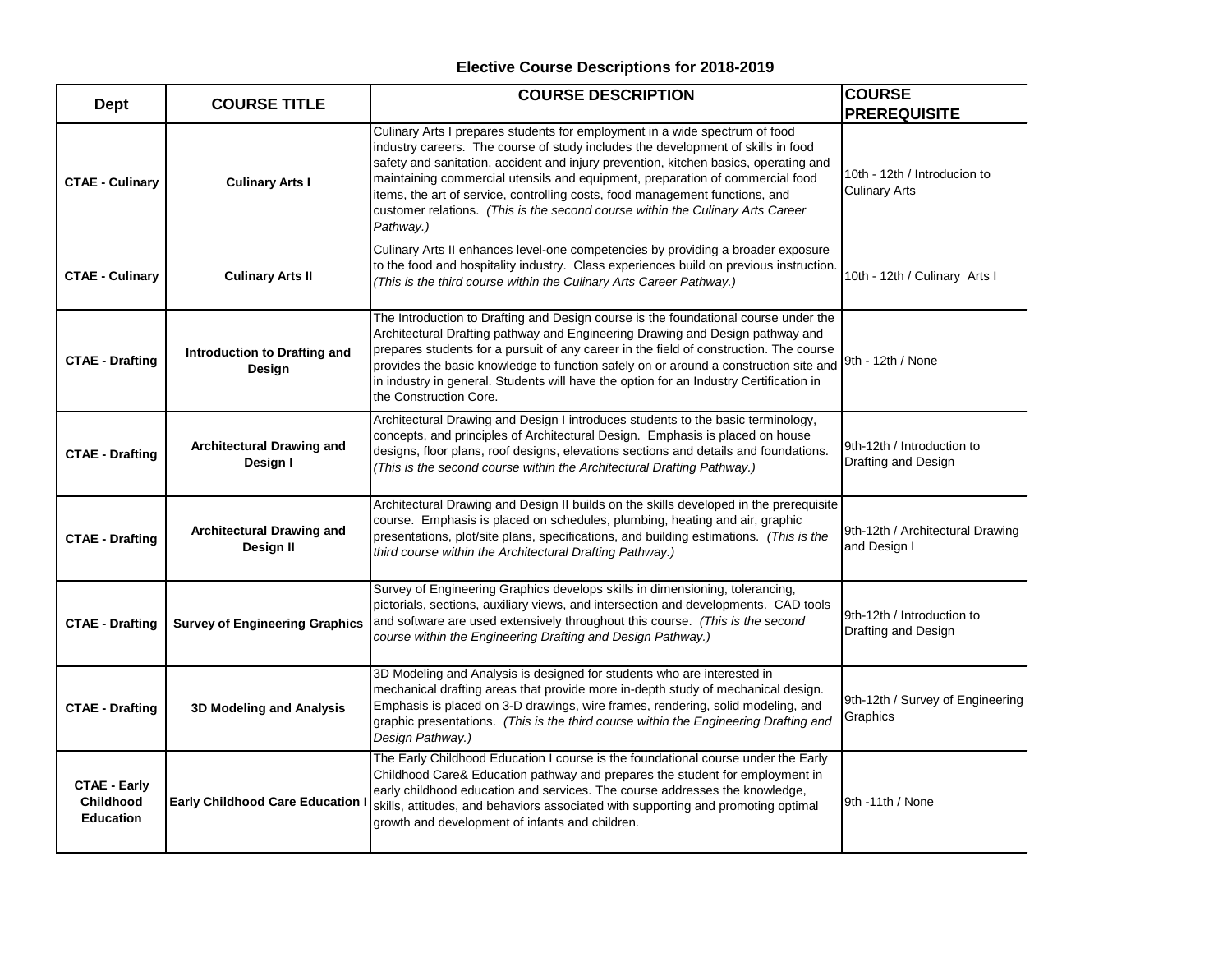| <b>Dept</b>                                                 | <b>COURSE TITLE</b>                                        | <b>COURSE DESCRIPTION</b>                                                                                                                                                                                                                                                                                                                                                                                                                                                                                                                                                                                                      | <b>COURSE</b><br><b>PREREQUISITE</b>                             |
|-------------------------------------------------------------|------------------------------------------------------------|--------------------------------------------------------------------------------------------------------------------------------------------------------------------------------------------------------------------------------------------------------------------------------------------------------------------------------------------------------------------------------------------------------------------------------------------------------------------------------------------------------------------------------------------------------------------------------------------------------------------------------|------------------------------------------------------------------|
| <b>CTAE - Early</b><br><b>Childhood</b><br><b>Education</b> | <b>Early Childhood Care Education</b><br>Ш                 | Early Childhood Care Education II enhances level one competency in a work-based<br>or laboratory facility by addressing the major responsibilities for the care, guidance,<br>and instruction of young children in an early childhood education setting. The course<br>develops skills for entry-level employment in early childhood-related occupations.<br>Development of an educational portfolio in early childhood education and services is<br>required. Students will have the opportunity to work in the Little Warrior Preschool.<br>(This is the second course within the Early Childhood Education Career Pathway.) | 10th-12th / ECE I                                                |
| <b>CTAE - Early</b><br>Childhood<br><b>Education</b>        | <b>Early Childhood Care Education</b><br>Ш                 | Early Childhood Care Education III prepares students for employment in early<br>childhood education and services. The course addresses childcare and<br>development issues that include guiding the physical, intellectual, social, and<br>psychological development of children. The course includes the planning of<br>appropriate practices for working with young children. Students will have the<br>opportunity to work in the Little Warrior Preschool. (This is the third course within<br>the Early Childhood Education Career Pathway.)                                                                              | 10th-12th / ECE II                                               |
| CTAE -<br><b>Engineering and</b><br><b>Technology</b>       | <b>Foundations of Engineering and</b><br><b>Technology</b> | Foundations of Engineering and Technology provides students with opportunities to<br>develop fundamental technological literacy as they learn about the history, systems,<br>and processes of invention and innovation. The course includes individual, team,<br>and group activities. (This is the first course within the Engineering and Technology<br>Career Pathway.)                                                                                                                                                                                                                                                     | $9th - 11th / None$                                              |
| CTAE -<br><b>Engineering and</b><br><b>Technology</b>       | <b>Engineering Concepts</b>                                | Engineering Concepts introduces students to the fundamental principles of<br>engineering. Students learn about areas of specialization within engineering and<br>engineering design, and apply engineering tools and procedures as they complete<br>hands-on activities. (This is the second course within the Engineering and<br>Technology Career Pathway.)                                                                                                                                                                                                                                                                  | 9th - 12th / Foundations of<br><b>Engineering and Technology</b> |
| CTAE -<br><b>Engineering and</b><br><b>Technology</b>       | <b>Engineering Applications</b>                            | Engineering Applications enhances skills learned in Engineering Concepts.<br>Students research and/or design an engineering project and complete hands-on<br>activities with tools, materials, and processes as they develop working drawings and<br>prototypes. (This is the third course within the Engineering and Technology Career<br>Pathway.)                                                                                                                                                                                                                                                                           | 10th - 12th / Engineering<br>Concepts                            |
| <b>CTAE - Marketing</b>                                     | <b>Marketing Principles</b>                                | Marketing Principles addresses the ways in which marketing satisfies consumer and<br>organizational needs and wants for products and services. Students develop an<br>understanding of basic marketing concepts to marketing, distribution and logistics,<br>marketing information management, product/service planning, pricing mixes<br>promotional strategies, and personal selling. (This is the first course within the<br>Sports and Entertainment Marketing Career Pathway.)                                                                                                                                            | 9th-12th / None                                                  |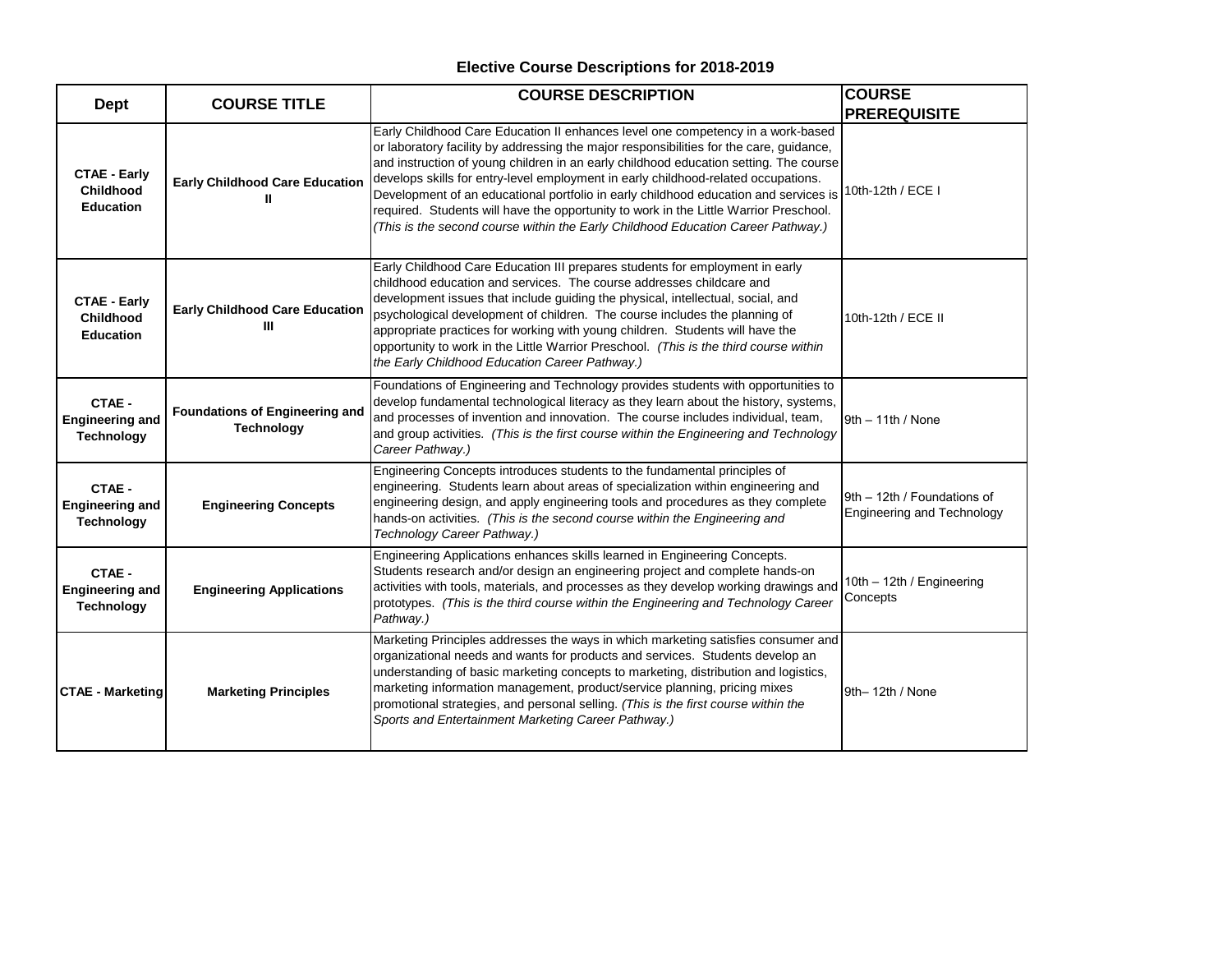| <b>Dept</b>             | <b>COURSE TITLE</b>                                          | <b>COURSE DESCRIPTION</b>                                                                                                                                                                                                                                                                                                                                                                                                                                                                                                                                                                                                                                                                                                                                                     | <b>COURSE</b>                                                         |
|-------------------------|--------------------------------------------------------------|-------------------------------------------------------------------------------------------------------------------------------------------------------------------------------------------------------------------------------------------------------------------------------------------------------------------------------------------------------------------------------------------------------------------------------------------------------------------------------------------------------------------------------------------------------------------------------------------------------------------------------------------------------------------------------------------------------------------------------------------------------------------------------|-----------------------------------------------------------------------|
|                         |                                                              |                                                                                                                                                                                                                                                                                                                                                                                                                                                                                                                                                                                                                                                                                                                                                                               | <b>PREREQUISITE</b>                                                   |
| <b>CTAE - Marketing</b> | Introduction to Sports and<br><b>Entertainment Marketing</b> | This course introduces the student to the major segments of the Sports and<br>Entertainment Industry and the social and economic impact the industry has on the<br>local, state, national, and global economies. The products and services offered to<br>consumers and the impact of marketing on these products and services are<br>examined. Units include: Business Fundamentals, Product Mix, Product Knowledge,<br>Product/Service Management, Business Regulations, Interpersonal Skill, Selling,<br>Marketing Information Management, Economics, Distribution, Pricing, Advertising,<br>Publicity/Public Relations, Sales Promotion, Business Risks, and Organization.<br>(This is the second course within the Sports and Entertainment Marketing Career<br>Pathway.) | 9th - 12th / Marketing Principles                                     |
| <b>CTAE - Marketing</b> | <b>Advanced Sports and</b><br><b>Entertainment Marketing</b> | This course provides students opportunities to develop managerial and analytical<br>skills and deepen their knowledge in sports/entertainment marketing. Topical units<br>include: Marketing Information Management, Selling, Publicity/Public Relations,<br>Sales Promotion, Management of Promotion, Product Mix, Pricing, Positioning, and<br>Marketing Planning. (This is the third course within the Sports and Entertainment<br>Marketing Career Pathway.)                                                                                                                                                                                                                                                                                                              | 9th - 12th / Introduction to<br>Sports and Entertainment<br>Marketing |
| <b>CTAE - NJROTC</b>    | <b>NJROTC I</b>                                              | JROTC Navy I: Naval Science: Cadet Field Manual includes the study of naval<br>heritage, organization, sea power and naval history from colonial times to the<br>1850s, the study of naval ship missions and organization, an introduction to<br>navigation and maritime geography, basic seamanship including rig and shipboard<br>watch procedures, military drill with rifles, and physical development. Navy<br>leadership principles will be applied to drills and unit organizational duties. An<br>introduction to naval physical fitness and related health topics are covered. Other<br>unit topics include a study of officer and enlisted programs, military drill, commands,<br>and ceremonies. (This is the first course within the Navy Career Pathway.)        | $9th - 12th / None$                                                   |
| <b>CTAE - NJROTC</b>    | <b>NJROTC II</b>                                             | JROTC Navy II: Naval Science: Introduction to NJROTC includes the study of<br>nautical plotting, rules and regulations, and aids to navigation, as well as the study<br>of American maritime history from 1860 to the end of World War I. It also<br>introduces students to the organization used to conduct various operations and<br>basic naval communications. Other topics covered include naval career planning,<br>leadership development, oceanography, physical development, military drills,<br>commands, the study of naval intelligence and national security, shipboard<br>evaluations, health and first aid, physical fitness, and military drill and ceremonies.<br>(This is the second course within the Navy Career Pathway.)                                | 9th-12th / NJROTC I                                                   |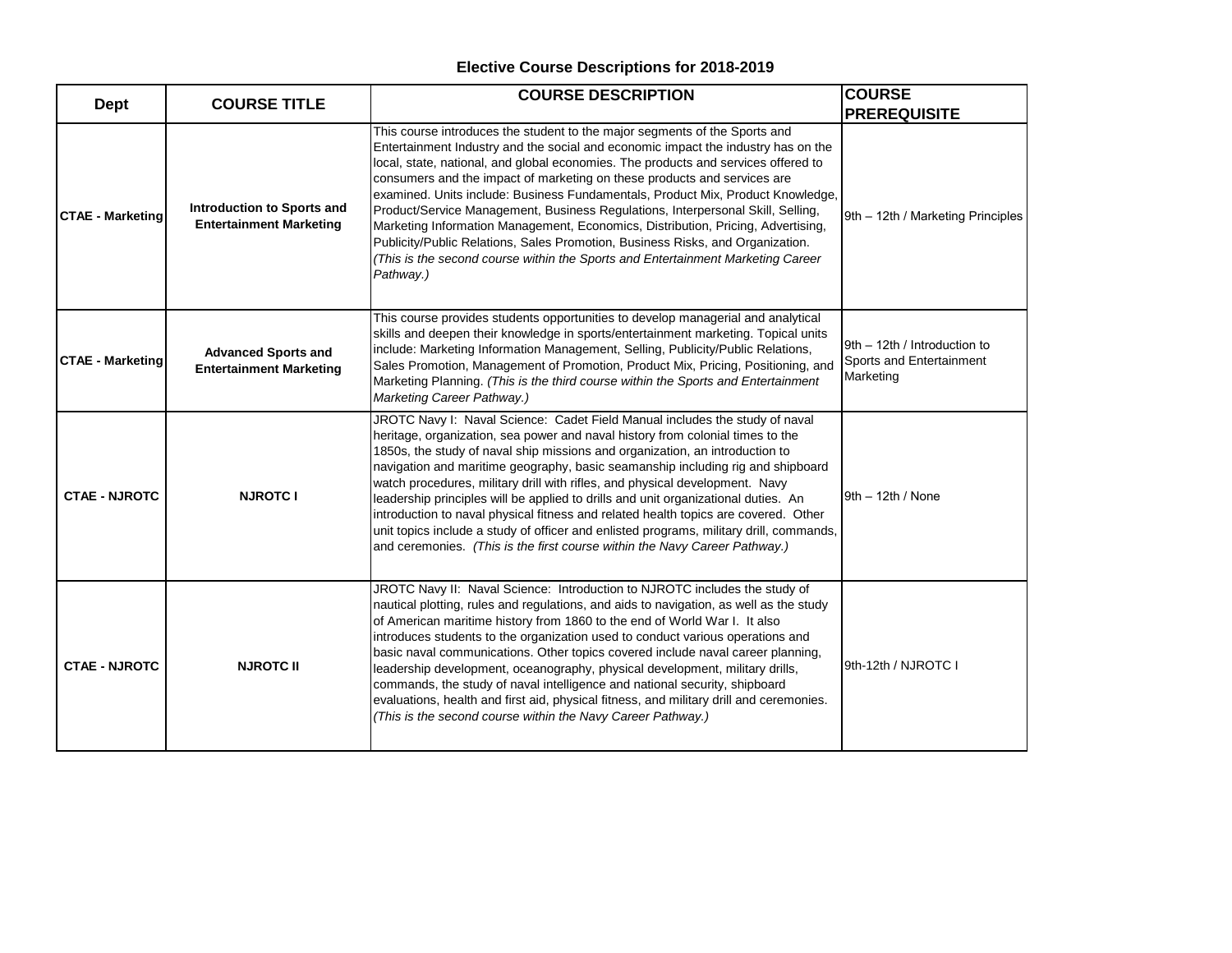| <b>Dept</b>                             | <b>COURSE TITLE</b>                                 | <b>COURSE DESCRIPTION</b>                                                                                                                                                                                                                                                                                                                                                                                                                                                                                                                                                                                                                                                                                                                                                           | <b>COURSE</b><br><b>PREREQUISITE</b> |
|-----------------------------------------|-----------------------------------------------------|-------------------------------------------------------------------------------------------------------------------------------------------------------------------------------------------------------------------------------------------------------------------------------------------------------------------------------------------------------------------------------------------------------------------------------------------------------------------------------------------------------------------------------------------------------------------------------------------------------------------------------------------------------------------------------------------------------------------------------------------------------------------------------------|--------------------------------------|
| <b>CTAE - NJROTC</b>                    | <b>NJROTC III</b>                                   | JROTC Navy III: Naval Science: Maritime History deals with the study of<br>geopolitics and opposing theories and the study of meteorology, astronomy, and<br>naval electronics, which includes basic radar and sonar theory and electrical<br>circuitry. Navy service and career programs, qualities of leadership, and military<br>discipline involving the Code of Conduct are covered. Other topics presented are<br>American democracy, naval history from the end of World War I to the end of World<br>War II, fitness, and an introduction to land survival methods, fitness, and advanced<br>military drill. (This is the third course within the Navy Career Pathway.)                                                                                                     | 10th-12th / NJROTC II                |
| <b>CTAE - NJROTC</b>                    | <b>NJROTC IV</b>                                    | JROTC Navy IV: Naval Science: Nautical Sciences is the study of navy career<br>fields for officer and enlisted specialists; and it introduces students to national<br>security strategies, modern naval conflicts, and defense strategy. Naval history from<br>1950 to the end of the Vietnam period is focused upon, in addition to leadership,<br>military justice, and the international laws of the sea. The development of naval<br>weapons and introduction to gunnery and guided missiles are emphasized, as well<br>as maritime logistics, naval research and development, navy fitness testing, and<br>advanced military drill. Voice commands are introduced to the drills, commands,<br>and ceremonies unit. (This is the fourth course within the Navy Career Pathway.) | 10th-12th / NJROTC III               |
| <b>CTAE - NJROTC</b>                    | <b>NJROTC V</b>                                     | JROTC Navy V: Naval Science: Naval Knowledge furthers the foundation in<br>citizenship and leadership established in Naval Science One/Two and expounds<br>upon the virtues of U.S. citizenship with knowledge of uses for the world's<br>waterways through the viewpoint of national power and international law. (This is<br>the fifth course within the Navy Career Pathway.)                                                                                                                                                                                                                                                                                                                                                                                                    | 11th-12th / NJROTC IV                |
| <b>CTAE - NJROTC</b>                    | <b>NJROTC VI</b>                                    | JROTC Navy VI: Naval Science: Naval Orientation and Skills furthers the<br>foundation in citizenship and leadership established in Naval Science One and<br>provides classroom and practical application in naval organization and ships. (This<br>is the sixth course within the Navy Career Pathway.)                                                                                                                                                                                                                                                                                                                                                                                                                                                                             | 11th-12th / NJROTC V                 |
| <b>CTAE - NJROTC</b>                    | <b>NJROTC VII</b>                                   | JROTC Navy VII: Naval Science: Naval Leadership and Skills takes a more in-<br>depth look at what leadership is and enables students to maximize leadership<br>abilities. Students will gain the polish necessary to be a truly effective leader in the<br>NJROTC unit, school, community, as well as in life. (This is the seventh course<br>within the Navy Career Pathway.)                                                                                                                                                                                                                                                                                                                                                                                                      | 12th / NJROTC VI                     |
| <b>CTAE - NJROTC</b>                    | <b>NJROTC VIII</b>                                  | JROTC Navy VIII: Naval Science: Effective Communications teaches the students<br>the techniques of effective communication, one of the most important skills that a<br>good leader must develop in order to be successful. (This is the eighth course<br>within the Navy Career Pathway.)                                                                                                                                                                                                                                                                                                                                                                                                                                                                                           | 12th / NJROTC VII                    |
| <b>CTAE - Sports</b><br><b>Medicine</b> | <b>Introduction to Healthcare</b><br><b>Science</b> | Introduction to Healthcare Science provides students with the initial exposure to<br>healthcare science skills in the areas of health, wellness, and preventive care.<br>Medical terminology, microbiology, and basic life support skills are emphasized.<br>(This is the first course within the Sports Medicine Pathway.)                                                                                                                                                                                                                                                                                                                                                                                                                                                         | 9th - 12th/ None                     |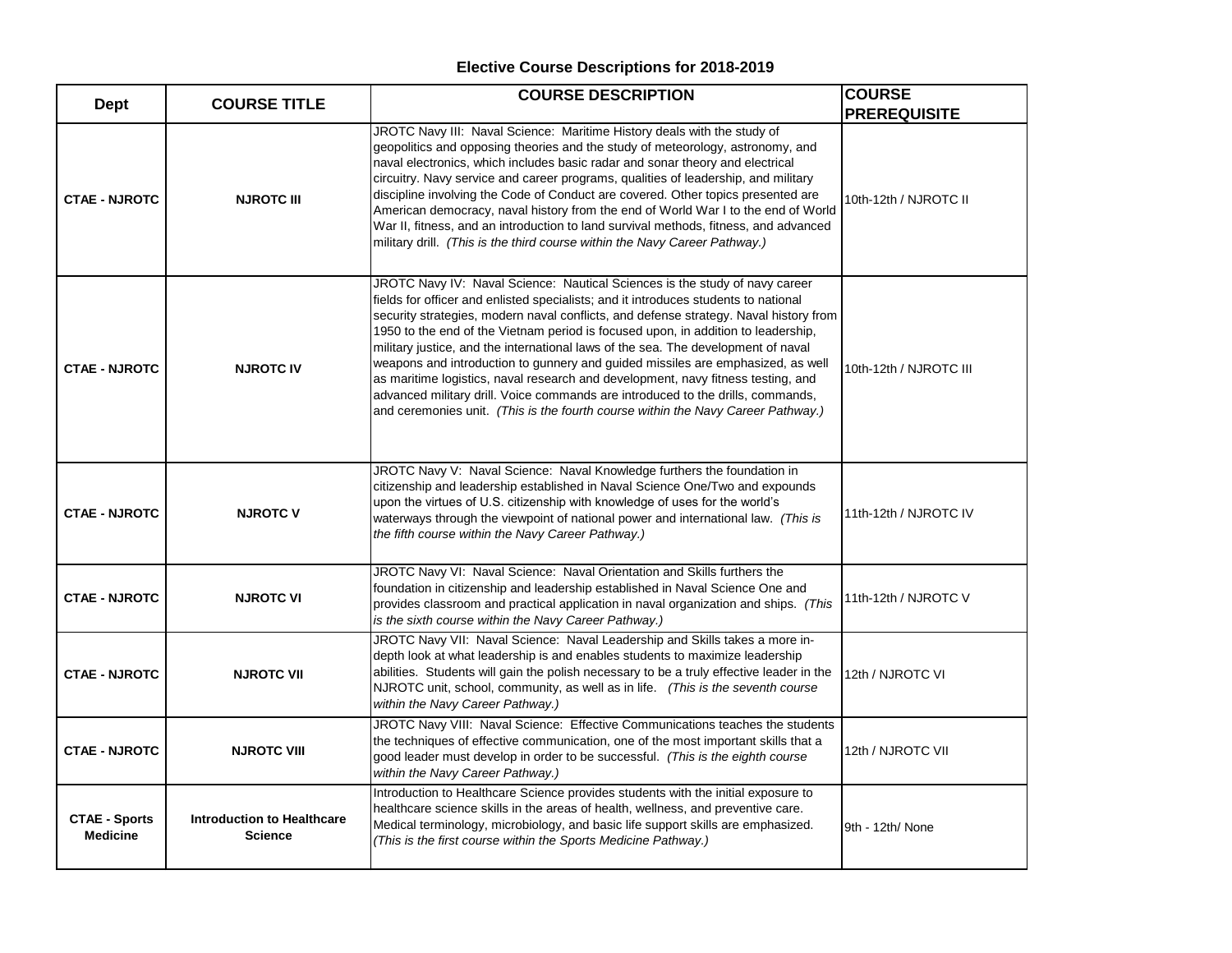| <b>Dept</b>                              | <b>COURSE TITLE</b>                                                    | <b>COURSE DESCRIPTION</b>                                                                                                                                                                                                                                                                                                                                                                                                                    | <b>COURSE</b><br><b>PREREQUISITE</b>                                                                                                                                                                                                  |
|------------------------------------------|------------------------------------------------------------------------|----------------------------------------------------------------------------------------------------------------------------------------------------------------------------------------------------------------------------------------------------------------------------------------------------------------------------------------------------------------------------------------------------------------------------------------------|---------------------------------------------------------------------------------------------------------------------------------------------------------------------------------------------------------------------------------------|
| <b>CTAE - Sports</b><br><b>Medicine</b>  | <b>Essentials of Healthcare Science</b>                                | Essentials of Healthcare Science is a medical-focused anatomy course addressing<br>the physiology of each body system along with the investigation of common<br>diseases, disorders and emerging diseases. (This is the second course within the<br>Sports Medicine Pathway.)                                                                                                                                                                | 9th - 12th / Introduction to<br>Healthcare Science - students<br>can also earn an<br>Anatomy/Physiology credit<br>when enrolled in this course. It<br>is highly recommended that<br>students have earned a B or<br>higher in Biology. |
| <b>CTAE - Sports</b><br><b>Medicine</b>  | <b>Sports Medicine</b>                                                 | Concepts of Physical Medicine enhances students' knowledge of therapeutic sports<br>medicine/rehabilitative medical service skills and attitudes. Fundamental healthcare<br>skills in medical terminology, nutrition, and basic life support are mastered via<br>performance-based activities. (This is the third course within the Physical Medicine<br>Pathway.)                                                                           | 10th - 12th / Essentials of<br><b>Healthcare Science</b>                                                                                                                                                                              |
| <b>CTAE - Criminal</b><br>Investigations | Introduction to Law, Public<br><b>Safety, Corrections and Security</b> | This is an introductory course that covers the various agencies and professions in<br>law enforcement, private security, corrections, fire, and emergency management<br>services by examining governmental structure, citizenship rights/duties, and the<br>criminal justice system. (This is the first course within the Criminal Investigations<br>Career Pathway.)                                                                        | $9th - 12th / None$                                                                                                                                                                                                                   |
| <b>CTAE - Criminal</b><br>Investigations | <b>Criminal Justice Essentials</b>                                     | This course emphasizes the structure of the American legal system while examining 10th - 12th / Introduction to<br>constitutional legal issues. (This is the second course within the Criminal<br>Investigations Career Pathway.)                                                                                                                                                                                                            | Law, Public Safety, Corrections<br>and Security                                                                                                                                                                                       |
| <b>CTAE - Criminal</b><br>Investigations | <b>Criminal Investigations</b>                                         | This course enables students to develop an understanding of requirements for one<br>to work as a forensic scientist. (This is the third course within the Criminal<br>Investigations Career Pathway.)                                                                                                                                                                                                                                        | 10th - 12th / Criminal Justice<br>Essentials                                                                                                                                                                                          |
| <b>CTAE - Teaching</b>                   | <b>Examining the Teaching</b><br>Profession                            | Examining the Teaching Profession introduces the profession of teaching. It covers<br>the operations and behaviors for effective learning and a variety of teaching<br>strategies. Field experiences under the direct supervisor of an experienced teacher<br>are integrated into the course. (This is the first course within the Teaching as a<br>Profession Career Pathway.)                                                              | 10th -12th /Application and<br>Teacher recommendations                                                                                                                                                                                |
| <b>CTAE - Teaching</b>                   | <b>Contemporary Issues in</b><br><b>Education</b>                      | Contemporary Issues in Education enhances the skills learned in the first course,<br>and increases the field experiences of working directly with children. (This is the<br>second course within the Teaching as a Profession Career Pathway.)                                                                                                                                                                                               | 10th -12th / Examining the<br><b>Teaching Profession</b>                                                                                                                                                                              |
| <b>CTAE - Teaching</b>                   | <b>Teaching as a Profession</b><br><b>Practicum</b>                    | Teaching As A Profession Practicum is the field experience component of the<br>Education and Teaching Program. It provides students the opportunity to work in an<br>elementary, middle, or high school setting as a teacher assistant. (This is the third<br>course within the Teaching as a Profession Career Pathway.) Students completing<br>this pathway and passing state EOPA have the opportunity to exempt EDUC 2110<br>in Georgia. | 10th -12th / Contemporary<br><b>Issues in Education</b>                                                                                                                                                                               |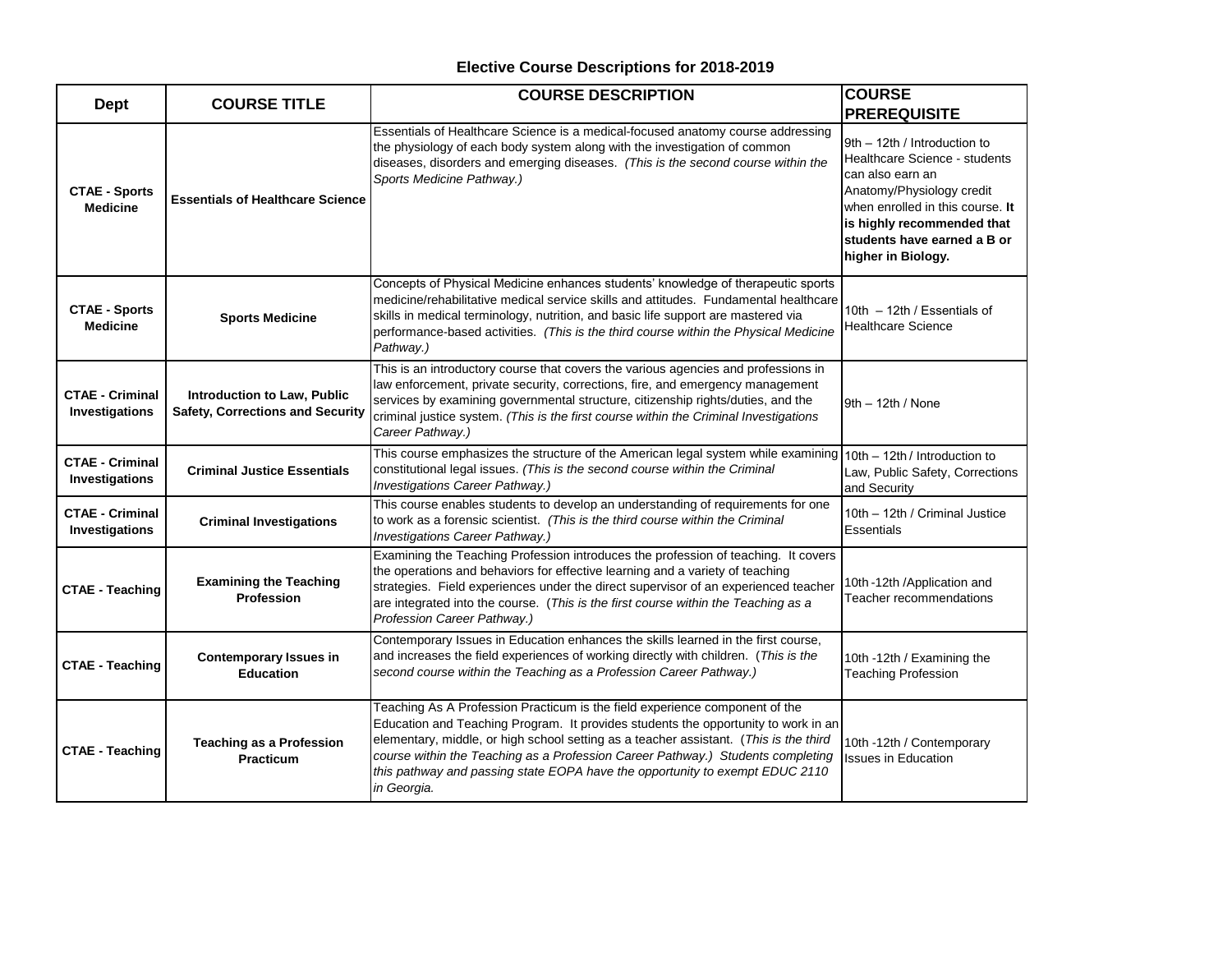| <b>Dept</b>                                 | <b>COURSE TITLE</b>          | <b>COURSE DESCRIPTION</b>                                                                                                                                                                                                                                                                                                                                                                                                                                                                                                                                                                                                                                    | <b>COURSE</b>                                                                                                                                                                                                                                                                                                                       |
|---------------------------------------------|------------------------------|--------------------------------------------------------------------------------------------------------------------------------------------------------------------------------------------------------------------------------------------------------------------------------------------------------------------------------------------------------------------------------------------------------------------------------------------------------------------------------------------------------------------------------------------------------------------------------------------------------------------------------------------------------------|-------------------------------------------------------------------------------------------------------------------------------------------------------------------------------------------------------------------------------------------------------------------------------------------------------------------------------------|
| <b>CTAE - Work</b><br><b>Based Learning</b> | <b>Work Based Learning</b>   | Internship I is a course that enables students to participate in a mentor-supervised,<br>on-the-job training experience for career awareness and exploration. Students<br>select a specific career field or industry's entry-level job in which to participate. The<br>Work-based Programs Teacher-Coordinator visits the job mentor to assess student<br>performance and supervises the student in job skill development. The student<br>maintains a weekly journal, records weekly hours on the job, and must complete<br>program participation forms. Student may be placed in a paid or non-paid, mentor-<br>supervised, on-the-job training experience. | <b>PREREQUISITE</b><br>11th - 12th / On Track for<br>Graduation with a 2.5 or higher<br>GPA, Completion of a Career<br>Pathway or CTAE course,<br>Teacher Recommendations,<br>application required, and<br>student provided transportation.<br>May not be taken in the same<br>semester as Minimum Day,<br>Com Serv, or Mentorship. |
| <b>Language Arts</b>                        | 9th Lit/Comp                 | A college prep class which integrates composition, grammar, and literature. It<br>covers the writing process; the development of vocabulary, speaking, listening, and<br>researching skills will also be included.                                                                                                                                                                                                                                                                                                                                                                                                                                           | l q <sup>th</sup>                                                                                                                                                                                                                                                                                                                   |
| Language Arts                               | <b>Honors 9th Lit/Comp</b>   | An accelerated college prep course designed for the student who has a serious<br>interest in the interpretation of literature. It integrates writing, grammar and usage,<br>speaking and listening. It includes reading a variety of literary genres: short stories,<br>novels, poetry, drama, and nonfiction. It also emphasizes oral and written response<br>to literature.                                                                                                                                                                                                                                                                                | lath                                                                                                                                                                                                                                                                                                                                |
| <b>Language Arts</b>                        | <b>Magnet 9th Lit/Comp</b>   | An accelerated college prep course designed for magnet students. It integrates<br>writing, grammar and usage, speaking and listening. It includes reading a variety of<br>literary genres: short stories, novels, poetry, drama, and nonfiction. It also<br>emphasizes oral and written response to literature with an emphasis on international<br>works and issues.                                                                                                                                                                                                                                                                                        | 9th--Magnet Only                                                                                                                                                                                                                                                                                                                    |
| <b>Language Arts</b>                        | <b>World Lit/Comp</b>        | A college prep course which has a balance of literary genres, essay development,<br>and grammar. The development of vocabulary, speaking, listening and research<br>skills will be included.                                                                                                                                                                                                                                                                                                                                                                                                                                                                 | 10 <sup>th</sup> / 1 unit English credit                                                                                                                                                                                                                                                                                            |
| <b>Language Arts</b>                        | <b>Honors World Lit/Comp</b> | An accelerated college prep course designed for the student who has a serious<br>interest in interpreting literature. It includes literary selections from the entire world<br>of writers to promote proficiency through a variety of writing styles. It stresses<br>organization and development of written thought. It includes grammar, mechanics<br>and usage, and research skills and activities designed to enhance speaking and<br>listening abilities.                                                                                                                                                                                               | 10 <sup>th</sup> - 1 unit 9th Lit; 12th- 3 units<br>English                                                                                                                                                                                                                                                                         |
| Language Arts                               | <b>Magnet World Lit/Comp</b> | An accelerated college prep course designed for magnet students. It includes<br>literary selections from the entire world of writers to promote proficiency through a<br>variety of writing styles, as well as a focus on international issues as they are found<br>in a variety of literature. It stresses organization and development of written thought.<br>It includes grammar, mechanics and usage, and research skills and activities<br>designed to enhance speaking and listening abilities.                                                                                                                                                        | 10th--Magnet Only                                                                                                                                                                                                                                                                                                                   |
| <b>Language Arts</b>                        | <b>American Lit/Comp</b>     | A college prep class which surveys American works and authors and will provide<br>writing experiences related to the interpretation of literature. Grammar, vocabulary<br>development, listening, speaking, and research will also be included.                                                                                                                                                                                                                                                                                                                                                                                                              | 11 <sup>th</sup> -12 <sup>th</sup> / 1 to 2 units English<br>credit                                                                                                                                                                                                                                                                 |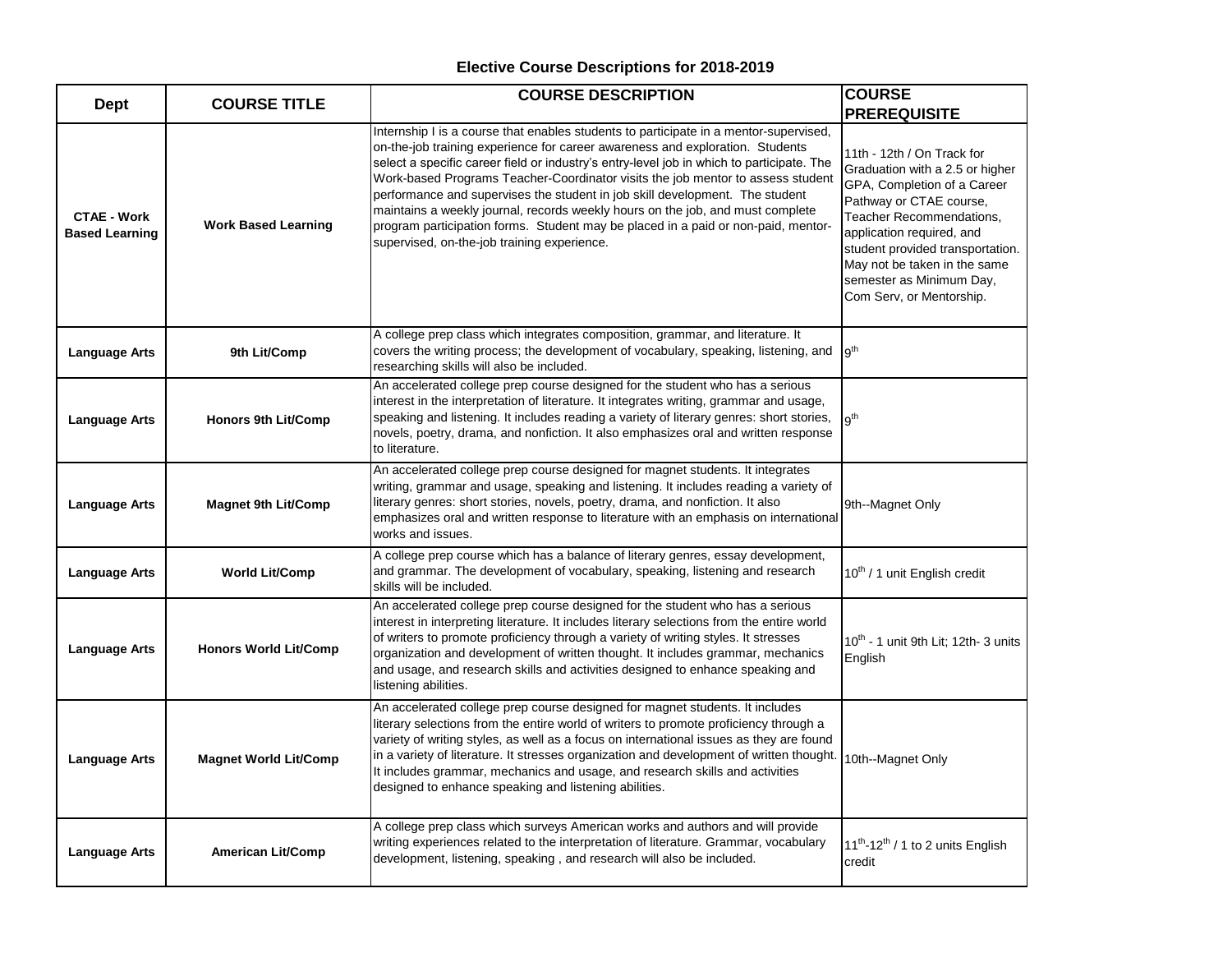| <b>Dept</b>          | <b>COURSE TITLE</b>             | <b>COURSE DESCRIPTION</b>                                                                                                                                                                                                                                                                                                                                                                                                                                                                                                                                                                                              | <b>COURSE</b>                                                                      |
|----------------------|---------------------------------|------------------------------------------------------------------------------------------------------------------------------------------------------------------------------------------------------------------------------------------------------------------------------------------------------------------------------------------------------------------------------------------------------------------------------------------------------------------------------------------------------------------------------------------------------------------------------------------------------------------------|------------------------------------------------------------------------------------|
| <b>Language Arts</b> | <b>Honors American Lit/Comp</b> | An accelerated college prep course designed for the student who has a serious<br>interest in interpreting literature. It covers a variety of literary genres and<br>multicultural writers in a chronological or thematic pattern. It emphasizes developing<br>control in expository writing (thesis support), moving toward precision in personal<br>narrative, descriptive and persuasive writing, and refining research skills. It covers<br>grammar, mechanics and usage.                                                                                                                                           | <b>PREREQUISITE</b><br>11 <sup>th</sup> -12 <sup>th</sup> / 2 units English credit |
| <b>Language Arts</b> | <b>English Lit/Comp</b>         | A college prep course which surveys British works and authors and provides writing<br>experiences related to the interpretations of literature. Grammar, vocabulary<br>development, listening, speaking and research will also be included.                                                                                                                                                                                                                                                                                                                                                                            | 11th-12th / 2 units English credit                                                 |
| Language Arts        | <b>Honors English Lit/Comp</b>  | An accelerated college prep course designed for the student who has a serious<br>interest in interpreting literature. It offers opportunities to improve reading, writing,<br>speaking/listening and critical thinking skills through the study of literary selections<br>from British writers organized chronologically or thematically. It emphasizes<br>developing control in expository writing (thesis support), moving toward precision in<br>personal narrative, descriptive and persuasive writing and refining research skills. It<br>covers grammar, mechanics and usage.                                    | 11 <sup>th</sup> -12 <sup>th</sup> / 2 units English credit                        |
| <b>Language Arts</b> | <b>AP Seminar</b>               | This course will equip you with the skills to analyze and evaluate information with<br>accuracy and precision in order to craft and communicate evidence-based<br>arguments. You will have the opportunity to explore real-world issues from multiple<br>perspectives and consider varied points of view to develop deep understanding of<br>complex issues and topics in order to make connections between these issues and<br>your everyday life. Gain a rich appreciation and understanding of issues by reading<br>articles, listening to speeches or broadcasts, and experiencing artistic and literary<br>works. | 10th Grade Magnet                                                                  |
| <b>Language Arts</b> | <b>AP Language</b>              | A college level course that conforms to the College Board recommendations for the<br>Advanced Placement Language and Composition Examination. Emphasizes critical<br>thinking, reading, and writing through the study and discussion of expository,<br>analytical, and argumentative essays. Stresses the connection between reading and magnet only)<br>writing mature prose.                                                                                                                                                                                                                                         | $11^{th} - 12^{th}$<br>(and 10th grade                                             |
| <b>Language Arts</b> | <b>AP Lit/Comp</b>              | A college level course that focuses on the reading and analysis of literary works and<br>the writing of critical essays. Each semester is designed as an accelerated and<br>enriching experience in analytical and critical thinking. It also pre-supposes that a<br>student is proficient in composition. It is geared to the student who aspires to take<br>the AP exam.                                                                                                                                                                                                                                             | 12 <sup>th</sup> / 3 units English credit<br>including 1 unit in Am Lit            |
| Language Arts        | Journalism/Yearbook             | APPLICATION REQUIRED. Students must obtain referral / application from the<br>yearbook room and submit it to the Yearbook teacher by date specified on the<br>application. Students will learn skills necessary to design and produce a yearbook<br>using state-of-the-art programs and equipment. Students will also learn the basics<br>of graphic design, typography, photography, and journalism.                                                                                                                                                                                                                  | 10th - 12th / APPLICATION<br>REQUIRED; approved by Ms.<br>Husband                  |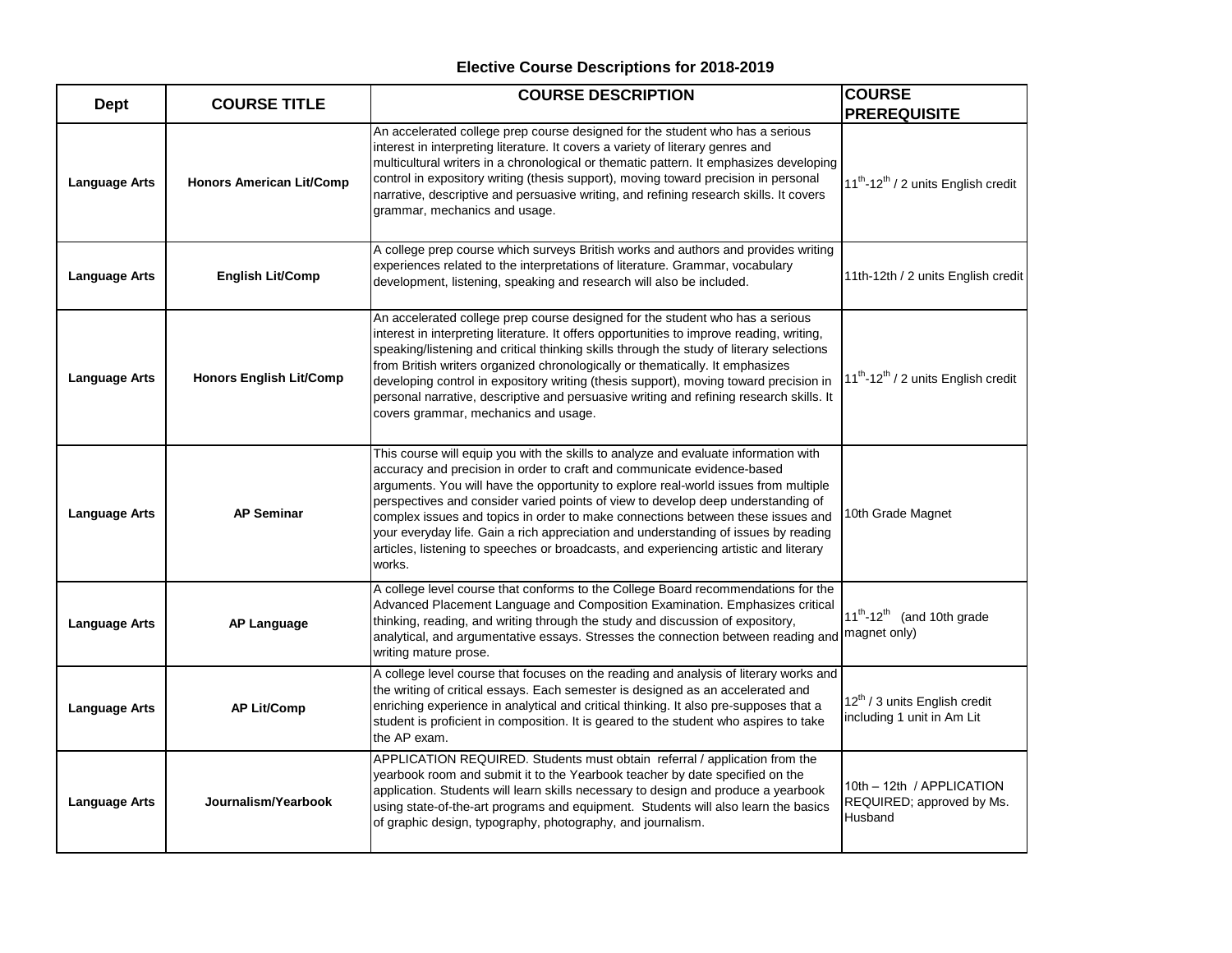| <b>Dept</b>          | <b>COURSE TITLE</b>                                                  | <b>COURSE DESCRIPTION</b>                                                                                                                                                                                                                                                                                                                                                                                                                                                                                                                                                                                                                                                                                                                                                                                                                                                             | <b>COURSE</b><br><b>PREREQUISITE</b>                                                                |
|----------------------|----------------------------------------------------------------------|---------------------------------------------------------------------------------------------------------------------------------------------------------------------------------------------------------------------------------------------------------------------------------------------------------------------------------------------------------------------------------------------------------------------------------------------------------------------------------------------------------------------------------------------------------------------------------------------------------------------------------------------------------------------------------------------------------------------------------------------------------------------------------------------------------------------------------------------------------------------------------------|-----------------------------------------------------------------------------------------------------|
| <b>Language Arts</b> | Journalism/Newspaper                                                 | Students must obtain referral / application from the Newspaper room and submit it<br>to the Newspaper teacher by the date specified on the application. Students will<br>learn the skills necessary to design and produce a newspaper using state-of-the-art<br>programs and equipment. Students will also learn the basics of graphic design,<br>typography, photography, and journalism. Students must enjoy writing and be<br>willing to invest time creating a quality news publication.                                                                                                                                                                                                                                                                                                                                                                                          | 10th - 12th / APPLICATION<br>REQUIRED; approved by Ms.<br>Lawson or Ms. Kovel                       |
| <b>Language Arts</b> | <b>SPEECH I</b>                                                      | Focus on thinking, organizing, and communicating. It covers methods to develop<br>and arrange ideas and information in written form for oral delivery. Emphasis will be<br>placed on the development of good written texts as well as oral delivery.                                                                                                                                                                                                                                                                                                                                                                                                                                                                                                                                                                                                                                  | $10^{th} - 12^{th}$ / None                                                                          |
| <b>Math</b>          | <b>CCGPS Coordinate Algebra Y</b>                                    | The fundamental purpose of Coordinate Algebra is to formalize and extend the<br>mathematics that students learned in the middle grades. The critical areas,<br>organized into units, deepen and extend understanding of linear relationships, in<br>part by contrasting them with exponential phenomena, and in part by applying linear<br>models to data that exhibit a linear trend. Coordinate Algebra uses algebra to<br>deepen and extend understanding of geometric knowledge from prior grades. The<br>final unit in the course ties together the algebraic and geometric ideas studied. The<br>Mathematical Practice Standards apply throughout each course and, together with<br>the content standards, prescribe that students experience mathematics as a<br>coherent, useful, and logical subject that makes use of their ability to make sense of<br>problem situations. | 9 <sup>th</sup> / Successful completion of<br>8th grade Math with a test<br>average of 75 or higher |
| Math                 | <b>CCGPS Coordinate Algebra Y</b><br>with Support                    | CCGPS Coordinate Algebra Support is a course designed to assist students with<br>gaps in their math to be successful in the Coordinate Algebra course. The<br>standards for Coordinate Algebra and its support course are identical.                                                                                                                                                                                                                                                                                                                                                                                                                                                                                                                                                                                                                                                  | 9 <sup>th</sup> / Successful completion of<br>8th grade Math with a test<br>average of 74 or below  |
| <b>Math</b>          | <b>Accelerated CCGPS Coordinated</b><br>Algebra/ Analytic Geometry A | Accelerated CCGPS Coordinate Algebra/Analytic Geometry A is a combination of<br>the 9 <sup>th</sup> grade course CCGPS Coordinate Algebra and the first half CCGPS Analytic<br>Geometry.                                                                                                                                                                                                                                                                                                                                                                                                                                                                                                                                                                                                                                                                                              | 9 <sup>th</sup> / Successful completion of<br>8th grade Math with an A test<br>average              |
| Math                 | <b>CCGPS Honors Analytic</b><br><b>Geometry Y</b>                    | This course contains all of the standards as the on-level course with a few additional<br>standards and more depth. The course is intended for students that complete<br>Coordinate Algebra in the 8th grade or excelled in Coordinate Algebra in the 9th<br>grade.                                                                                                                                                                                                                                                                                                                                                                                                                                                                                                                                                                                                                   | 1 unit CCGPS Coord Algebra                                                                          |
| Math                 | <b>CCGPS Analytic Geometry Y</b>                                     | The second course in the CCGPS sequence. The course embodies a discrete study<br>of geometry analyzed by means of algebraic operations with correlated<br>probability/statistics applications and a bridge to the third course through algebraic<br>topics.                                                                                                                                                                                                                                                                                                                                                                                                                                                                                                                                                                                                                           | 1 unit CCGPS Coord Algebra                                                                          |
| Math                 | <b>CCGPS Geometry Y with Support</b>                                 | CCGPS Analytic Geometry Support is a course designed to assist students with<br>gaps in their math to be successful in the Analytic Geometry course. The standards<br>for Analytic Geometry and its support course are identical.                                                                                                                                                                                                                                                                                                                                                                                                                                                                                                                                                                                                                                                     | 1 unit CCGPS Coord Algebra,<br>teacher recommendation                                               |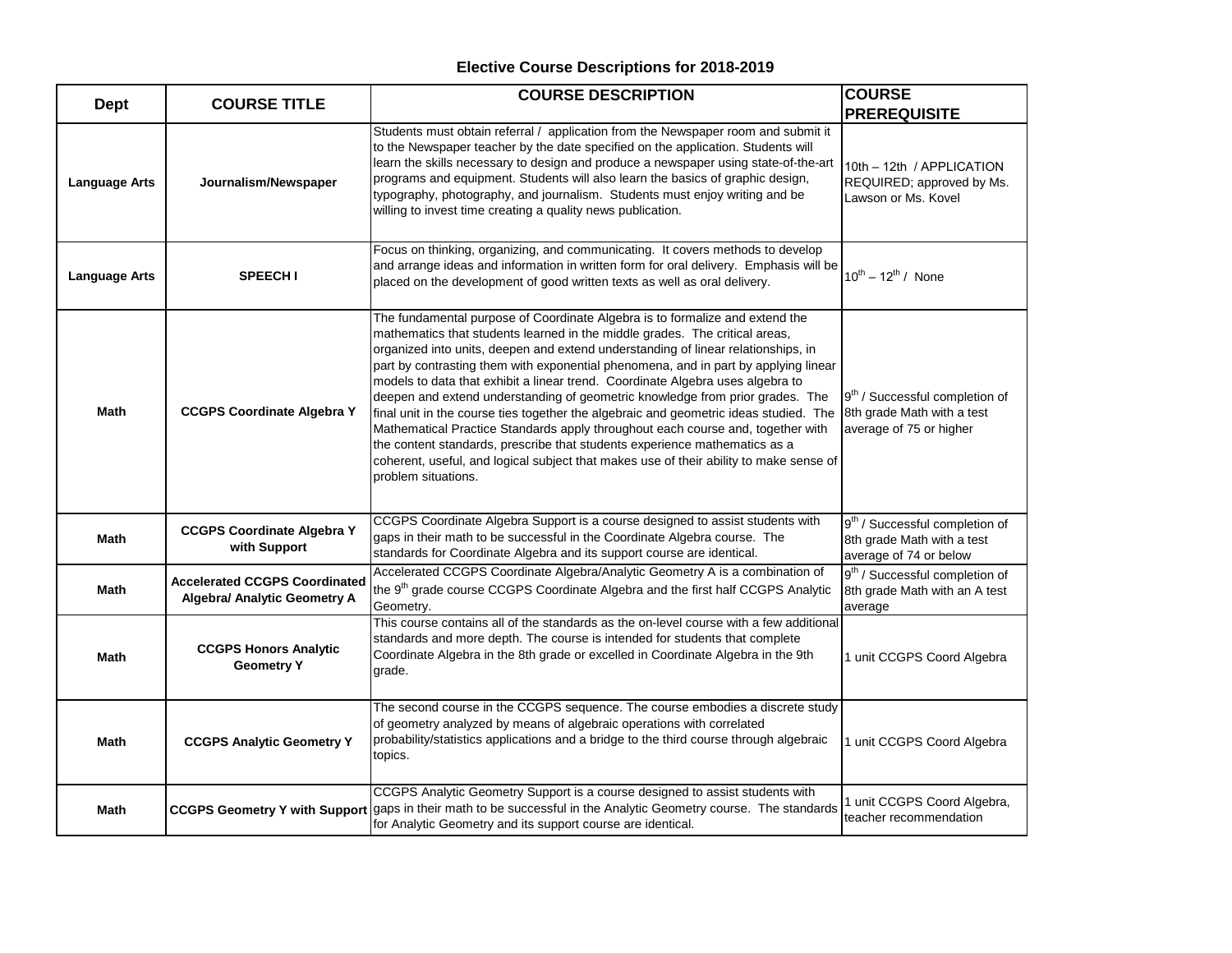| <b>Dept</b> | <b>COURSE TITLE</b>                                                     | <b>COURSE DESCRIPTION</b>                                                                                                                                                                                                                                                                                                                                                                                                                                                                                                                                                                                                                                                                                                                                                                                                                                                                           | <b>COURSE</b><br><b>PREREQUISITE</b>                                                                      |
|-------------|-------------------------------------------------------------------------|-----------------------------------------------------------------------------------------------------------------------------------------------------------------------------------------------------------------------------------------------------------------------------------------------------------------------------------------------------------------------------------------------------------------------------------------------------------------------------------------------------------------------------------------------------------------------------------------------------------------------------------------------------------------------------------------------------------------------------------------------------------------------------------------------------------------------------------------------------------------------------------------------------|-----------------------------------------------------------------------------------------------------------|
| Math        | <b>Accelerated CCGPS Analytic</b><br><b>Geometry B/Advanced Algebra</b> | This accelerated course consists of the second 1/2 of CCGPS Analytic Geometry (B)<br>and the entire course of CCGPS Advanced Algebra.                                                                                                                                                                                                                                                                                                                                                                                                                                                                                                                                                                                                                                                                                                                                                               | 9th-10th/ Accelerated CCGPS<br>Coordinated Algebra/ Analytic<br>Geometry A                                |
| Math        | <b>CCGPS Advanced Algebra Y</b>                                         | The culminating course in the sequence. It is designed to prepare students for<br>fourth course options relevant to their career pursuits.                                                                                                                                                                                                                                                                                                                                                                                                                                                                                                                                                                                                                                                                                                                                                          | 1 unit CCGPS Alg, 1 unit<br><b>CCGPS Geo</b>                                                              |
| Math        | <b>Support</b>                                                          | CCGPS Advanced Algebra Support is a course designed to assist students with<br>CCGPS Advanced Algebra Y with gaps in their math to be successful in the CCGPS Advanced Algebra course. The<br>standards for CCGPS Advanced Algebra and its support course are identical.                                                                                                                                                                                                                                                                                                                                                                                                                                                                                                                                                                                                                            | 1 unit CCGPS Alg, 1 unit<br><b>CCGPS Geo</b>                                                              |
| <b>Math</b> | <b>ACCELERATED CCGPS PRE-</b><br><b>CALCULUS</b>                        | This is a course in pre-calculus and statistics, designed to prepare students to enter<br>college at the calculus level. This course goes into more depth and additional<br>standards than the on-level pre-calculus course.                                                                                                                                                                                                                                                                                                                                                                                                                                                                                                                                                                                                                                                                        | 1 unit AC Math 1, 1 unit AC<br>Math 2                                                                     |
| <b>Math</b> | <b>Mathematics of Industry &amp;</b><br>Government                      | This 4th year math course option is intended for students attending a 4-yr. university<br>for a non-STEM major. Modeled after operations research courses, Mathematics of<br>Industry and Government allows students to explore decision making in a variety of<br>industries such as: Airline - scheduling planes and crews, pricing tickets, taking<br>reservations, and planning the size of the fleet; Pharmaceutical - R& D<br>management; Logistics companies - routing and planning; Lumber and wood<br>products - managing forests and cutting timber; Local government - deployment of<br>emergency services, and Policy studies and regulation - environmental pollution, air<br>traffic safety, AIDS, and criminal justice policy. Students learn to focus on the<br>development of mathematical models that can be used to model, improve, predict,<br>and optimize real-world systems. | 11th-12 <sup>th</sup> / CCGPS Coord Alg,<br>CCGPS Geo, and CCGPS<br>Advanced Algebra                      |
| <b>Math</b> | <b>CCGPS Pre-Calculus</b>                                               | This is a fourth year mathematics course designed to prepare students for calculus<br>and similar college mathematics courses. It requires students to:<br>investigate and use rational functions;<br>analyze and use trigonometric functions, their graphs, and their inverses;<br>use trigonometric identities to solve problems and verify equivalence statements;<br>solve trigonometric equations analytically and with technology;<br>find areas of triangles using trigonometric relationships;<br>use sequences and series;<br>understand and use vectors;<br>investigate the Central Limit theorem; and<br>use margins of error and confidence intervals to make inferences from data.                                                                                                                                                                                                     | 3 units-Coord Alg, Geo, & Adv<br>Alg; not recommended for<br>students who have been in<br>support courses |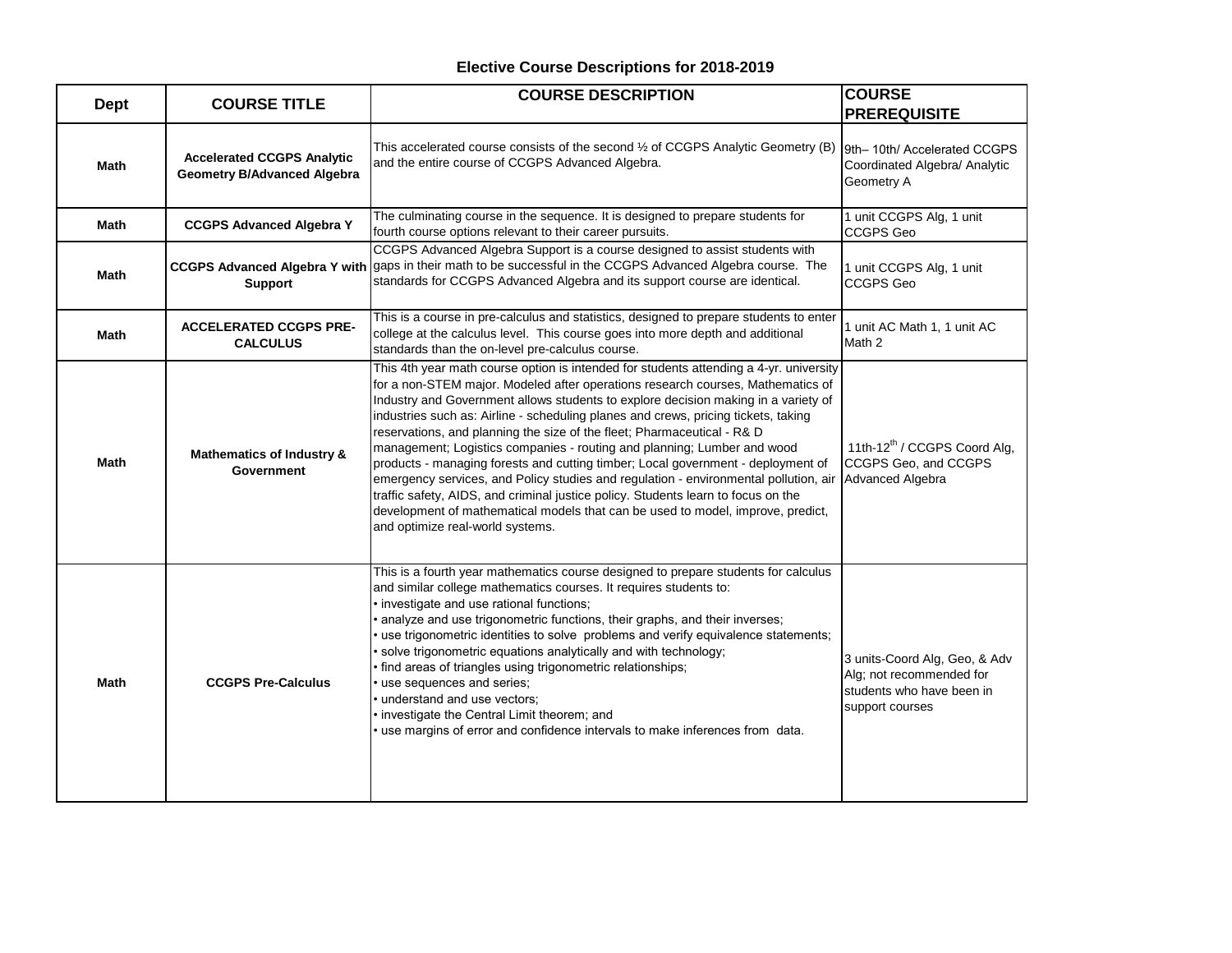| <b>Dept</b> | <b>COURSE TITLE</b>               | <b>COURSE DESCRIPTION</b>                                                                                                                                                                                                                                                                                                                                                                                                                                                                                                                                                                                                                                                                                                                                                                                                                                                                                                                                                                                        | <b>COURSE</b>                                                                                                                                                                                |
|-------------|-----------------------------------|------------------------------------------------------------------------------------------------------------------------------------------------------------------------------------------------------------------------------------------------------------------------------------------------------------------------------------------------------------------------------------------------------------------------------------------------------------------------------------------------------------------------------------------------------------------------------------------------------------------------------------------------------------------------------------------------------------------------------------------------------------------------------------------------------------------------------------------------------------------------------------------------------------------------------------------------------------------------------------------------------------------|----------------------------------------------------------------------------------------------------------------------------------------------------------------------------------------------|
|             |                                   |                                                                                                                                                                                                                                                                                                                                                                                                                                                                                                                                                                                                                                                                                                                                                                                                                                                                                                                                                                                                                  | <b>PREREQUISITE</b>                                                                                                                                                                          |
| <b>Math</b> | <b>AP Statistics</b>              | The course is divided into four major themes: exploratory analysis, planning a study,<br>probability, and statistical inference. Exploratory analysis of data makes use of<br>graphical and numerical techniques to study patterns and departures from patterns.<br>Probability is the tool used to anticipate future behavior of data associated with a<br>given model. Statistical inference is the process used to make decisions stemming<br>from observed. This course is designed for students who want to pursue studies or<br>careers in the quantitative or scientific fields, or fields that rely on statistical analysis<br>of pertinent data.                                                                                                                                                                                                                                                                                                                                                        | $11^{th}$ – $12^{th}$ / Math 3 or AC Math                                                                                                                                                    |
| <b>Math</b> | <b>Statistics</b>                 | On level study of statistics. This course can serve as the 4th math credit for<br>students who have excelled in Adv Alg (with or without support) and who do not<br>wish to take Precalc. Also appropriate for students who have completed the AC<br>math courses and who do not wish to take AP courses.                                                                                                                                                                                                                                                                                                                                                                                                                                                                                                                                                                                                                                                                                                        | $11^{th} - 12^{th}$ / Coord Alg, Geo,<br>Adv Alg                                                                                                                                             |
| Math        | AP Calculus AB / BC               | AB: A course in single-variable calculus that includes techniques and applications<br>of the derivative, techniques and applications of the definite integral, and the<br>Fundamental Theorem of Calculus. It is equivalent to at least one semester of<br>calculus at most colleges and universities. Algebraic, numerical, and graphical<br>representations are emphasized throughout the course. BC: A course in single-<br>variable calculus that includes all the topics of Calculus AB (techniques and<br>applications of the derivative, techniques and applications of the definite integral,<br>and the Fundamental Theorem of Calculus) plus additional topics in differential and<br>integral calculus (including parametric, polar, and vector functions) and series. It is<br>equivalent to at least one year of calculus at most colleges and universities.<br>Algebraic, numerical, and graphical representations are emphasized throughout the<br>course. This course is a semester long course. | 11 <sup>th</sup> -12 <sup>th</sup> / Completed CCGPS<br>Pre-Calculus (Math IV) or AC<br>Math <sub>3</sub>                                                                                    |
| Math        | <b>AP Calculus AB</b>             | AB: A course in single-variable calculus that includes techniques and applications<br>of the derivative, techniques and applications of the definite integral, and the<br>Fundamental Theorem of Calculus. It is equivalent to at least one semester of<br>calculus at most colleges and universities. Algebraic, numerical, and graphical<br>representations are emphasized throughout the course.                                                                                                                                                                                                                                                                                                                                                                                                                                                                                                                                                                                                              | 11 <sup>th</sup> -12 <sup>th</sup> / Completed CCGPS<br>Pre-Calculus (Math IV) or AC<br>Math 3                                                                                               |
| Other       | Com Service / Learning I and II Y | Application and Teacher Recommendation Required. Provides the opportunity for<br>students to work with a specific teacher as an in class tutor/assistant. May not be<br>taken with Mentorship, Internship, Teaching Apprenticeship, Com Serv or Minimum<br>Day.                                                                                                                                                                                                                                                                                                                                                                                                                                                                                                                                                                                                                                                                                                                                                  | Request / Recommendation<br>REQUIRED; May not be taken<br>with Mentorship, Internship,<br>Teaching Apprenticeship, Com<br>Serv or Minimum Day. 11and<br>12th grade only. 3.0 GPA<br>required |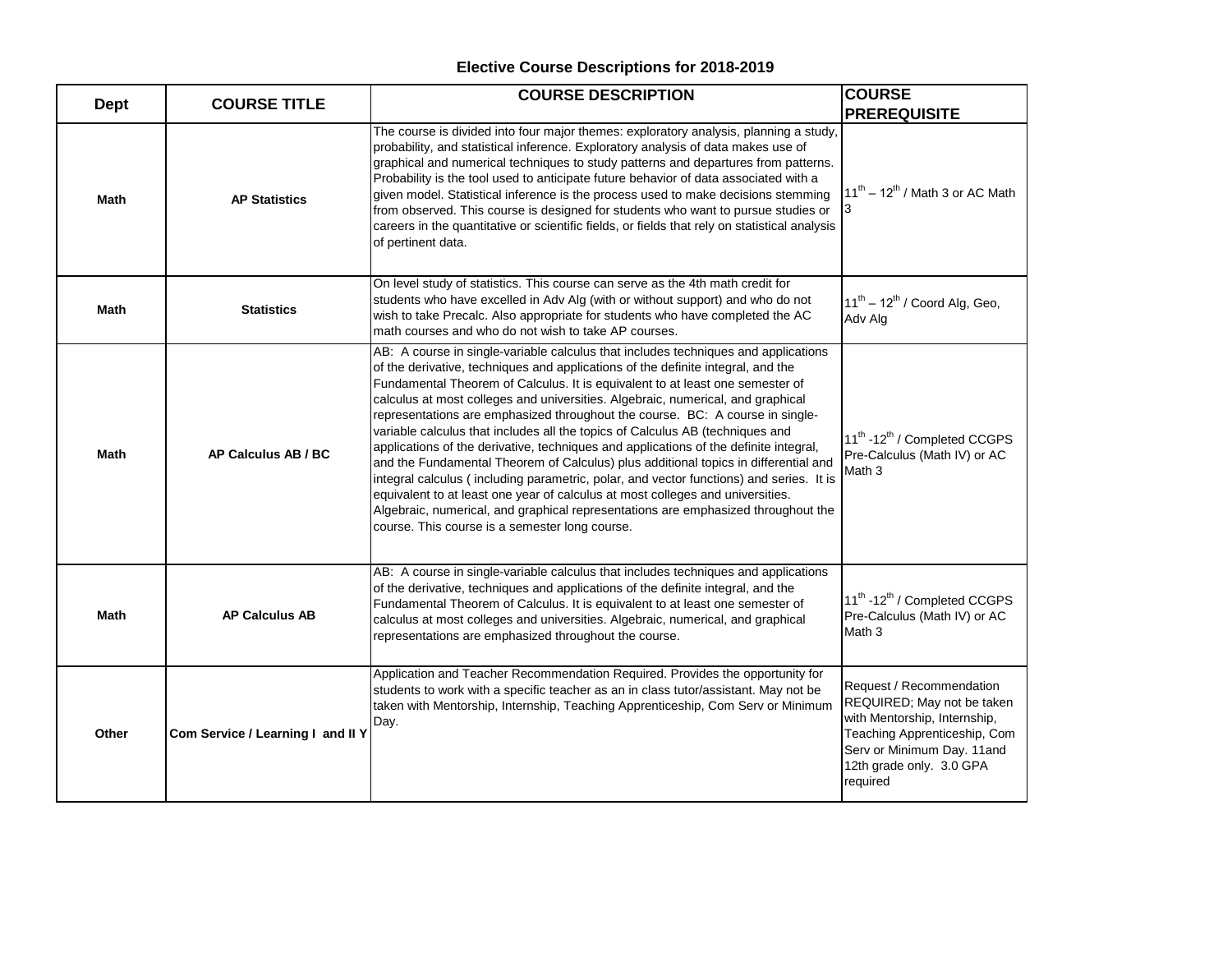|             | <b>COURSE TITLE</b>                        | <b>COURSE DESCRIPTION</b>                                                                                                                                                                                                                                                                                                                                                                                                                        | <b>COURSE</b>                                                                                                                                                                                                                                                                                                                                                                                                                                                                                                                                   |
|-------------|--------------------------------------------|--------------------------------------------------------------------------------------------------------------------------------------------------------------------------------------------------------------------------------------------------------------------------------------------------------------------------------------------------------------------------------------------------------------------------------------------------|-------------------------------------------------------------------------------------------------------------------------------------------------------------------------------------------------------------------------------------------------------------------------------------------------------------------------------------------------------------------------------------------------------------------------------------------------------------------------------------------------------------------------------------------------|
| <b>Dept</b> |                                            |                                                                                                                                                                                                                                                                                                                                                                                                                                                  | <b>PREREQUISITE</b>                                                                                                                                                                                                                                                                                                                                                                                                                                                                                                                             |
| Other       | Minimum Day                                | Application Required. Minimum Day allows students who are on track for graduation<br>(including having passed ALL required state tests) to leave one campus one period<br>early each day, taking only three courses.                                                                                                                                                                                                                             | Student must be a Senior with<br>at least 17.5 units prior to the<br>Fall semester and at least 19.5<br>units prior to the Spring<br>semester. Students must have<br>passed and / or be enrolled in<br>specific courses for high school<br>graduation. Students must also<br>have passed all required<br>graduation tests. May not be<br>taken in the same semester as<br>Mentorship, Internship, TAP or<br>Com Serv. Note: Eligible<br>students must submit a<br>Minimum Day application and<br>have parental permission for<br>participation. |
| Other       | <b>Mentorship Program -Student</b><br>Aide | Application Required. Mentorship enables students to serve as an administrative<br>aide during one period of the daily schedule. The student will demonstrate use of<br>clerical skills in performing administrative assistant duties under the<br>leadership/guidance of the school's office personnel. The student also maintains a<br>daily log of hours worked, records journal notations, and exhibits appropriate work<br>ethic behaviors. | 11 <sup>th</sup> -12 <sup>th/</sup> Prerequisite -<br>Minimum GPA of 2.5 and on<br>track for graduation, good<br>attendance, good discipline, and<br>2 teacher recommendations.<br>Students must also complete an<br>application from the Mentorship<br>coordinator. May not be taken<br>in the same semester as<br>Minimum Day, Internship, Com<br>Serv, or TAP. Note: Eligible<br>students must submit a<br>Minimum Day application and<br>have parental permission for<br>participation.                                                     |
| <b>PE</b>   | <b>Health / Personal Fitness</b>           | Health allows students to understand preventive health strategies as they pertain to<br>personal health, mental health, social health, consumer health, first aid and CPR.<br>Fitness is designed to help students understand why fitness and exercise are<br>important and how to attain efficient fitness levels.                                                                                                                              | 10 <sup>th</sup> - 12 <sup>th</sup> / Required for<br>graduation                                                                                                                                                                                                                                                                                                                                                                                                                                                                                |
| <b>PE</b>   | <b>Team/Lifetime Sports</b>                | This course will offer students the opportunity to learn the history, rules and<br>regulations, etiquette, strategy and judgment, and the basic motor skills associated<br>with team sports such as: basketball, volleyball, soccer, softball, hockey, football,<br>team handball, and ultimate Frisbee  Course may be taken multiple times.                                                                                                     | 10th - 12th                                                                                                                                                                                                                                                                                                                                                                                                                                                                                                                                     |
| <b>PE</b>   | <b>General PE</b>                          | Focuses on and enhances skills in any combination or variety of team sports,<br>lifetime sports, and fitness and recreational games.                                                                                                                                                                                                                                                                                                             | 9th only                                                                                                                                                                                                                                                                                                                                                                                                                                                                                                                                        |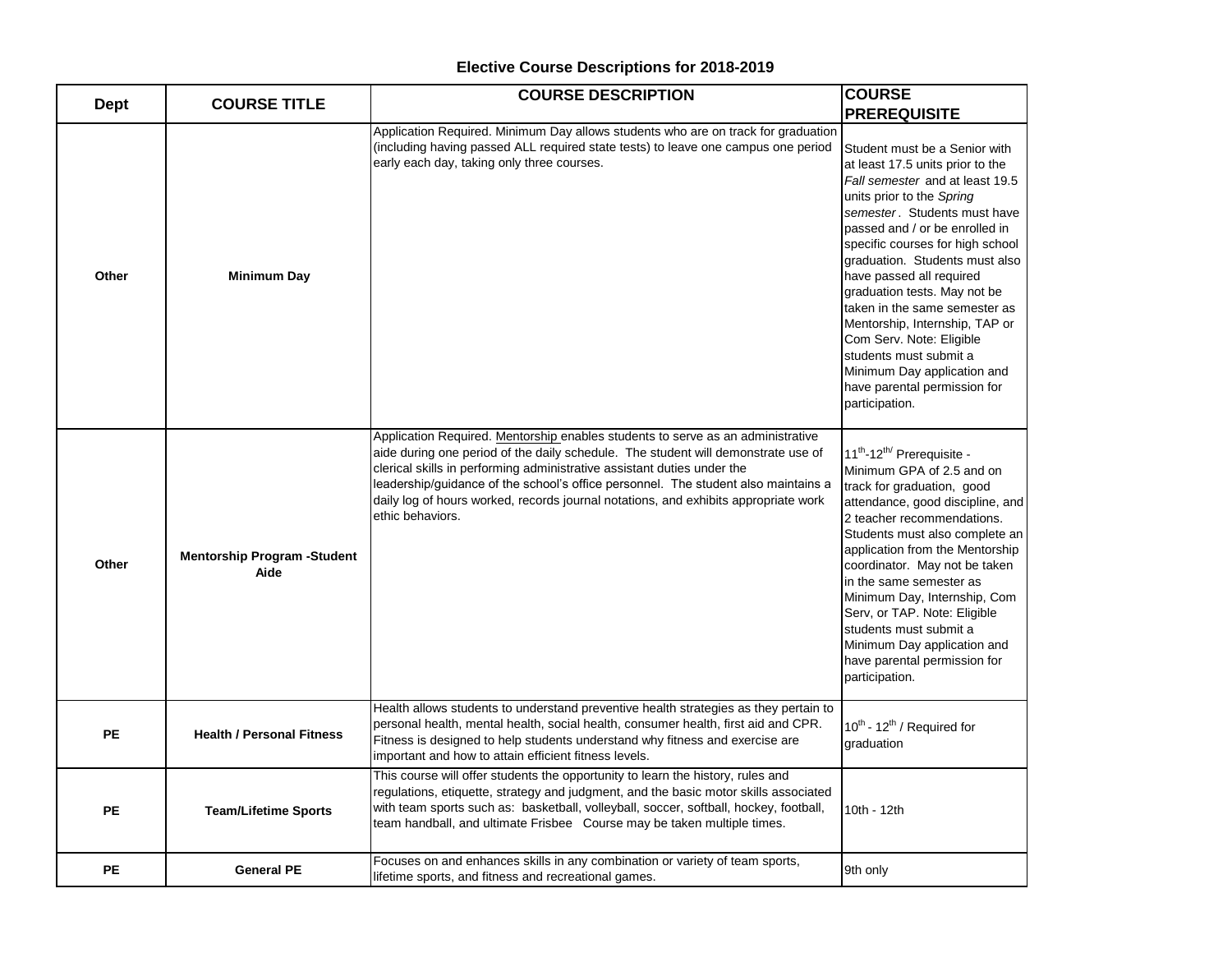| <b>Dept</b>    | <b>COURSE TITLE</b>                                                                               | <b>COURSE DESCRIPTION</b>                                                                                                                                                                                                                                                                                                                                                                                                                                                                                                                                 | <b>COURSE</b><br><b>PREREQUISITE</b>                                       |
|----------------|---------------------------------------------------------------------------------------------------|-----------------------------------------------------------------------------------------------------------------------------------------------------------------------------------------------------------------------------------------------------------------------------------------------------------------------------------------------------------------------------------------------------------------------------------------------------------------------------------------------------------------------------------------------------------|----------------------------------------------------------------------------|
| <b>PE</b>      | <b>Weight Training/ Physical</b><br><b>Conditioning/ Adv Wt Training/</b><br><b>Adv Phys Cond</b> | Designed to introduce students to a weight-training program that will promote over-<br>all body fitness. The student will be exposed to different types of weight equipment<br>and methods of training with weights. The student will also gain knowledge of the<br>different types of exercises, correct techniques of executing the various exercises,<br>proper breathing and the safety factors involved in spotting. Courses may be taken<br>multiple times.                                                                                         | 9th--athletes only by coach's<br>recommendation<br>10th-12th--all students |
| <b>PE</b>      | <b>Aerobic Dance</b>                                                                              | Designed to introduce students to a rhythmic program of activities which promote<br>the development of health related fitness. The course will provide a balance of<br>instruction developing cardiovascular endurance, flexibility, and muscular strength<br>and endurance. Activities may include rhythmic jogging, running, aerobic dance,<br>slimnastics, stretching exercises, and creative movement exercises.                                                                                                                                      | 9th - 12th / Females only                                                  |
| <b>Science</b> | <b>AP Environmental Science</b>                                                                   | Scientific systematic examination of the interrelationships of the natural world,<br>taught on the college level. The student will be able to identify and analyze<br>environmental problems both natural and human-made, to evaluate the relative<br>risks associated with these problems, and to examine alternative solutions for<br>resolving and/or preventing them. Magnet Qualified Elective                                                                                                                                                       | $11^{th} - 12^{th}$ / 1 unit Biology,<br>Chemistry                         |
| <b>Science</b> | Astronomy                                                                                         | Astronomy is the study of the matter and energy beyond the earth's atmosphere<br>and the relationship between the earth and that matter and energy. Topics include<br>the structure and origin of planets and planetsmals, stars, galaxies and galaxy<br>clusters, dark matter, the edge of the universe, and the energy of the universe                                                                                                                                                                                                                  | $10^{th} - 12^{th}$ / 1 unit science                                       |
| <b>Science</b> | <b>Environmental Science</b>                                                                      | Designed as an integrated and global approach to science and technology. The<br>concepts in this course focus on the links between living things, their surroundings,<br>and the total environment of the planet. The scientific principles and related<br>technology will assist the student in understanding the relationships between local,<br>national, and global environmental issues. The intent of the course is to help<br>individuals become informed, get involved, and care for one's self and the<br>environment. Magnet Qualified Elective | $10^{th} - 12^{th}$ / 1 unit Biology                                       |
| <b>Science</b> | <b>Genetics</b>                                                                                   | A systematic approach to the study of heredity mechanisms of cellular reproduction,<br>the genetic materials, Mendelian hereditary principles, human genetics and<br>diseases, how protein are made, and biotechnology. Magnet Qualified Elective                                                                                                                                                                                                                                                                                                         | $10^{th} - 12^{th}$ / 1 unit Science                                       |
| <b>Science</b> | <b>Forensic Science</b>                                                                           | Students will learn the scientific protocols for analyzing a crime scene, how to use<br>chemical and physical separation methods to isolate and identify materials, how to<br>analyze biological evidence and the criminal use of tools, including impressions<br>from firearms, tool marks, arson, and explosive evidence. Magnet Qualified<br>Elective                                                                                                                                                                                                  | $10^{th} - 12^{th}$ / 1 unit Biology and<br>Chemistry                      |
| <b>Science</b> | <b>Honors Human Anatomy &amp;</b><br>Physiology                                                   | A rigorous Honors course for students interested in pursuing advanced sciences or<br>careers in science, engineering, or medicine.                                                                                                                                                                                                                                                                                                                                                                                                                        | $10^{th} - 12^{th}$ / 1 unit Biology                                       |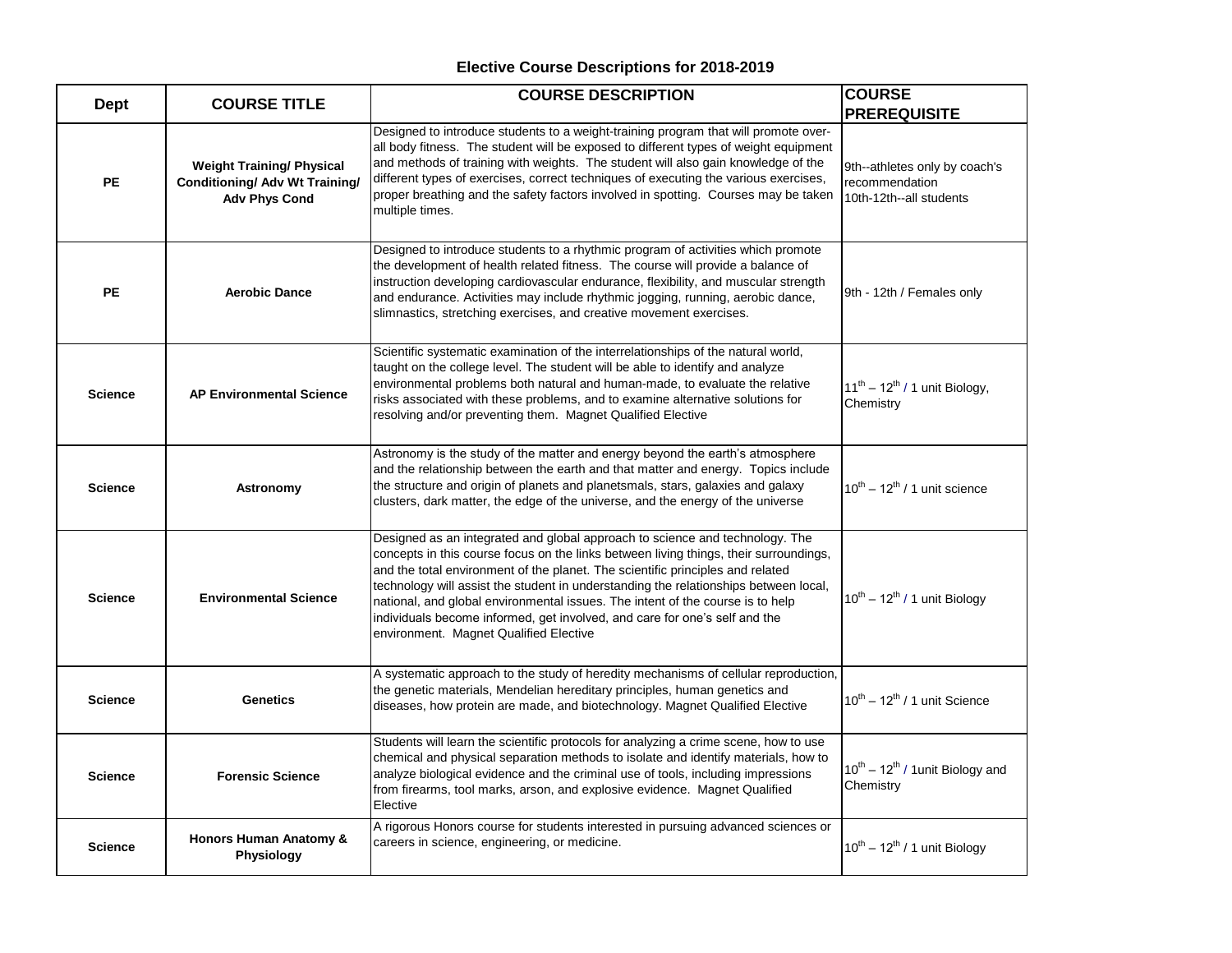| <b>Dept</b>    | <b>COURSE TITLE</b>        | <b>COURSE DESCRIPTION</b>                                                                                                                                                                                                                                                                                                                                                                                                                                                                                                                                                                                                                                                                                                                                                                                                                                                                                                                                                                                                                                                 | <b>COURSE</b>                                                                              |
|----------------|----------------------------|---------------------------------------------------------------------------------------------------------------------------------------------------------------------------------------------------------------------------------------------------------------------------------------------------------------------------------------------------------------------------------------------------------------------------------------------------------------------------------------------------------------------------------------------------------------------------------------------------------------------------------------------------------------------------------------------------------------------------------------------------------------------------------------------------------------------------------------------------------------------------------------------------------------------------------------------------------------------------------------------------------------------------------------------------------------------------|--------------------------------------------------------------------------------------------|
|                |                            |                                                                                                                                                                                                                                                                                                                                                                                                                                                                                                                                                                                                                                                                                                                                                                                                                                                                                                                                                                                                                                                                           | <b>PREREQUISITE</b>                                                                        |
| <b>Science</b> | Human Anatomy & Physiology | This course is designed to give the student an overview of the structures and<br>functions of the major systems of the human body. The course is intended for a<br>student who is interested in pursuing a career in various medical fields and physical<br>education.                                                                                                                                                                                                                                                                                                                                                                                                                                                                                                                                                                                                                                                                                                                                                                                                    | $10^{th} - 12^{th}$ / 1 unit Biology                                                       |
| <b>Science</b> | Zoology                    | A systematic study of the animal kingdom and their basic identification<br>characteristics. Emphasis will be placed on comparative anatomy, as well as on the<br>methods that each phyla uses to accomplish the basic life processes.                                                                                                                                                                                                                                                                                                                                                                                                                                                                                                                                                                                                                                                                                                                                                                                                                                     | $10^{th} - 12^{th}$ / 1 unit Biology                                                       |
| <b>Science</b> | <b>Physics</b>             | A detailed study of energy and its relation to matter, beginning with mechanics (the<br>study of motion) and extending to nuclear, sound, and electromagnetic energies.<br>Electromagnetic energies include optics and electricity and magnetism. Vector<br>mathematics and Algebraic analysis are used extensively. This course will satisfy<br>the graduation requirement of one (1) unit of a physical science or may be used as<br>regular science credit.                                                                                                                                                                                                                                                                                                                                                                                                                                                                                                                                                                                                            | $10^{th}$ -12 <sup>th</sup> / Coord Alg                                                    |
| <b>Science</b> | <b>Honors Physics</b>      | Honors level courses are accelerated courses designed for students interested in<br>pursuing advanced sciences or careers in science, engineering, or medicine.                                                                                                                                                                                                                                                                                                                                                                                                                                                                                                                                                                                                                                                                                                                                                                                                                                                                                                           | 10 <sup>th</sup> -12 <sup>th</sup> / Algebra II                                            |
| <b>Science</b> | <b>Chemistry</b>           | Study of the structure, properties and functions of matter, and is the foundation for a<br>variety of fields of study as well as the basis for much of modern day industry and<br>economics. Because of the abstract nature of atoms and molecules there is a<br>strong conceptual component in its study, including both qualitative and quantitative<br>laboratory work and mathematical anaylsis.                                                                                                                                                                                                                                                                                                                                                                                                                                                                                                                                                                                                                                                                      | 10 <sup>th</sup> -12 <sup>th</sup> / must have C or better<br>in previous math and science |
| <b>Science</b> | <b>Honors Chemistry</b>    | Honors level courses are accelerated courses designed for students interested in<br>pursuing advanced sciences or careers in science, engineering, or medicine.                                                                                                                                                                                                                                                                                                                                                                                                                                                                                                                                                                                                                                                                                                                                                                                                                                                                                                           | $10^{th}$ -12 <sup>th</sup> / must have B or better<br>in previous math and science        |
| <b>Science</b> | <b>Earth Systems</b>       | Designed to continue student investigations that began in K-8 Earth Science and<br>Life Science curricula and investigate the connections among Earth's systems<br>through Earth history. These systems-the atmosphere, hydrosphere, geosphere,<br>and biosphere-interact through time to produce the Earth's landscapes, ecology,<br>and resources. This course develops the explanations of phenomena fundamental<br>to the sciences of geology and physical geography, including the early history of the<br>Earth, plate tectonics, landform evolution, the Earth's geologic record, weather and<br>climate, and the history of life on Earth. Instruction will focus on inquiry and<br>development of scientific explanations, rather than mere descriptions of<br>phenomena. Case studies, laboratory exercises, maps, and data analysis will be<br>integrated into units. Special attention will be paid to topics of current interest (e.g.,<br>recent earthquakes, tsunamis, global warming, price of resources) and to potential<br>careers in the geosciences. | $10^{th} - 12^{th}$                                                                        |
| <b>Science</b> | <b>Biology</b>             | A recommended course in which the students will learn and understand biological<br>functions and systems on the cellular, genetic, evolutionary, systematic, and<br>ecological levels. Students will also be able to implement applications of biological<br>processes to everyday situations.                                                                                                                                                                                                                                                                                                                                                                                                                                                                                                                                                                                                                                                                                                                                                                            | $9^{\text{th}}$ -12 <sup>th</sup>                                                          |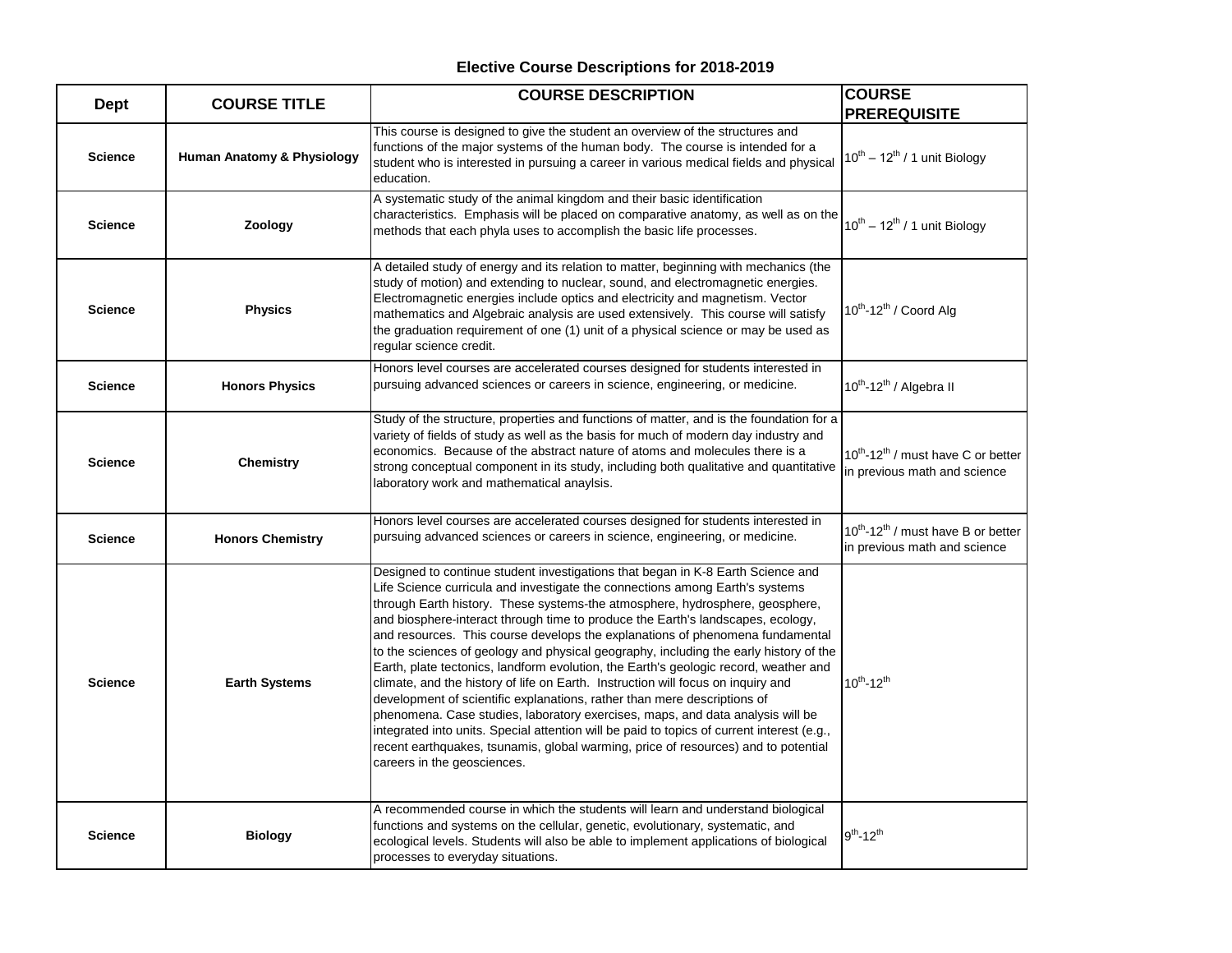| <b>Dept</b>    | <b>COURSE TITLE</b>                                                 | <b>COURSE DESCRIPTION</b>                                                                                                                                                                                                                                                                                                                                                                                                                                                                                                                                                                                                                                                                                                                                                                                                                              | <b>COURSE</b>                                                                                               |
|----------------|---------------------------------------------------------------------|--------------------------------------------------------------------------------------------------------------------------------------------------------------------------------------------------------------------------------------------------------------------------------------------------------------------------------------------------------------------------------------------------------------------------------------------------------------------------------------------------------------------------------------------------------------------------------------------------------------------------------------------------------------------------------------------------------------------------------------------------------------------------------------------------------------------------------------------------------|-------------------------------------------------------------------------------------------------------------|
|                |                                                                     |                                                                                                                                                                                                                                                                                                                                                                                                                                                                                                                                                                                                                                                                                                                                                                                                                                                        | <b>PREREQUISITE</b>                                                                                         |
| <b>Science</b> | <b>Honors Biology</b>                                               | Honors level courses are accelerated courses designed for students interested in<br>pursuing advanced sciences or careers in science, engineering, or medicine.                                                                                                                                                                                                                                                                                                                                                                                                                                                                                                                                                                                                                                                                                        | $9^{th}$ -12 <sup>th</sup>                                                                                  |
| <b>Science</b> | <b>Magnet Biology</b>                                               | Magnet Only--designed to incorporate international and ethical issues in the<br>advanced study of biological functions and systems on the cellular, genetic,<br>evolutionary, systematic, and ecological levels.                                                                                                                                                                                                                                                                                                                                                                                                                                                                                                                                                                                                                                       | 9th Magnet Only                                                                                             |
| <b>Science</b> | <b>AP Physics 1</b>                                                 | AP Physics 1 is an algebra-based, introductory college-level physics course.<br>Students cultivate their understanding of Physics through inquiry-based<br>investigations as they explore topics such as Newtonian mechanics (including<br>rotational motion); work, energy, and power; mechanical waves and sound; and<br>introductory, simple circuits.                                                                                                                                                                                                                                                                                                                                                                                                                                                                                              | 11th $- 12^{th}$ / 2 Units of<br>Science, one of which should be<br>Chemistry. Algebra II<br>recommended.   |
| <b>Science</b> | <b>AP Physics C</b>                                                 | The Physics C: Mechanics course is equivalent to a one-semester, calculus-based,<br>college-level physics course. It is especially appropriate for students planning to<br>specialize or major in physical science or engineering. The course explores topics<br>such as kinematics; Newton's laws of motion; work, energy and power; systems of<br>particles and linear momentum; circular motion and rotation; and oscillations and<br>gravitation. Introductory differential and integral calculus is used throughout the<br>course.                                                                                                                                                                                                                                                                                                                | 11th $-12^{th}$ / 2 Units of<br>Science, one of which should be<br>Chemistry. Calculus is<br>recommended    |
| <b>Science</b> | <b>Scientific Research IV (Advanced</b><br><b>Science Research)</b> | Magnet Only. Students will read professional scientific literature and translate this<br>information into applicable research topics and projects. Advanced knowledge and<br>skills acquired from AP Biology, or AP Chemistry, or AP Physics will be applied to<br>topics explored in this course. Students will participate in laboratory research either<br>by developing and executing their own research project or by participating in an on-<br>going research project with a science mentor. The target population will be students<br>who have completed honors courses in Biology, Chemistry, Physics, and at least<br>one AP Science course and have made a commitment to advanced collegiate<br>studies in science. Culmination of this course will be a scientific paper which will be<br>presented to a faculty/community/research panel. | 11 <sup>th</sup> - 12th/ Magnet Only, AP<br>level Science, yearlong paired<br>with AP Environmental Science |
| <b>Science</b> | Oceanography                                                        | The study of ocean composition and structure, and the dynamics of energy within<br>the ocean. Included in the course are the ocean basins, floors, tides, currents, and<br>impact on weather and climate, as well as the interaction with human systems.<br>Marine biology will comprise a small portion of the course                                                                                                                                                                                                                                                                                                                                                                                                                                                                                                                                 | $10^{th} - 12^{th}$ / 1 unit of science                                                                     |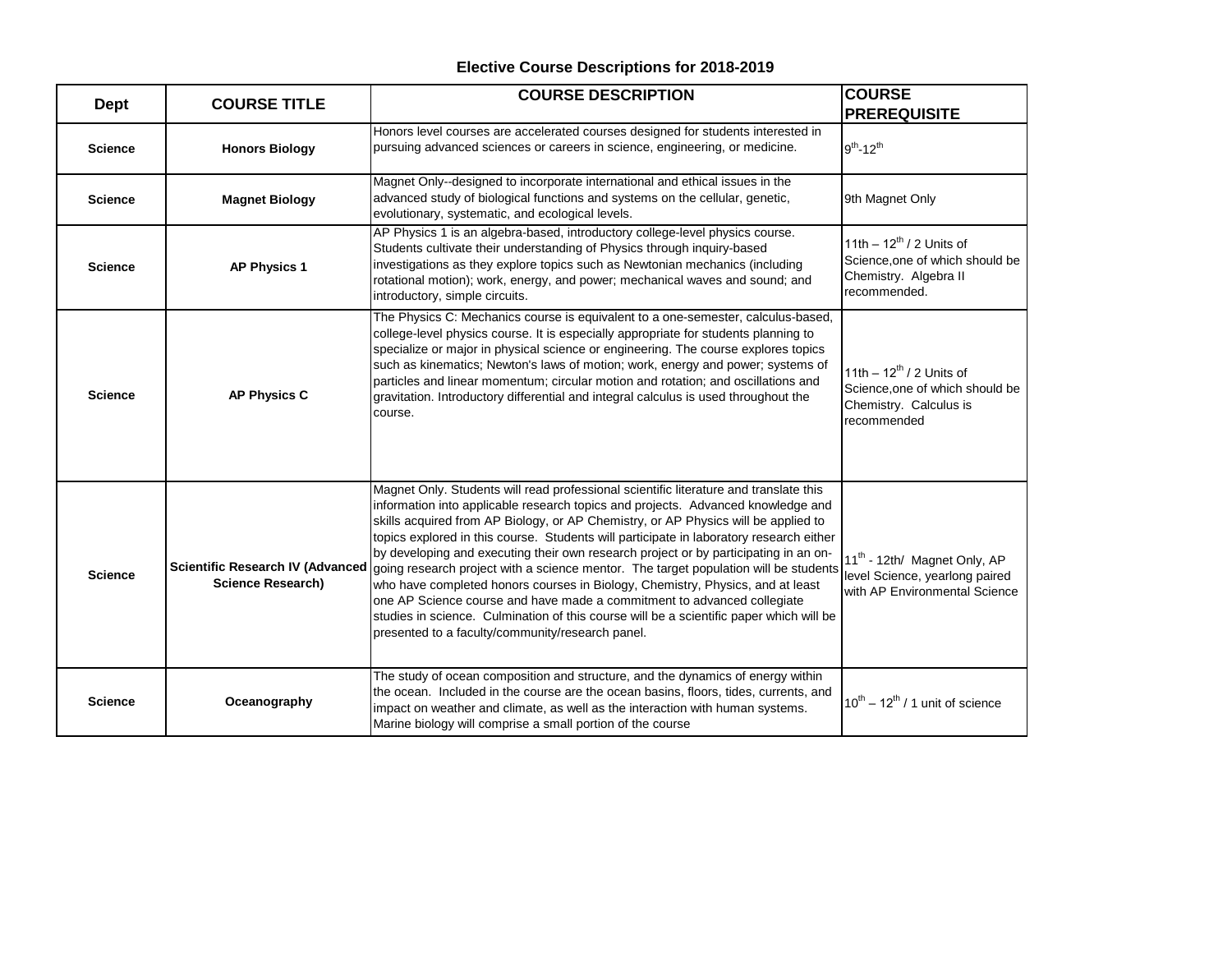| <b>Dept</b>           | <b>COURSE TITLE</b>    | <b>COURSE DESCRIPTION</b>                                                                                                                                                                                                                                                                                                                                                                                                                                                                                                                                                                                                                                                                                                                                              | <b>COURSE</b><br><b>PREREQUISITE</b>                           |
|-----------------------|------------------------|------------------------------------------------------------------------------------------------------------------------------------------------------------------------------------------------------------------------------------------------------------------------------------------------------------------------------------------------------------------------------------------------------------------------------------------------------------------------------------------------------------------------------------------------------------------------------------------------------------------------------------------------------------------------------------------------------------------------------------------------------------------------|----------------------------------------------------------------|
| <b>Science</b>        | <b>AP BIOLOGY</b>      | Designed to be the equivalent of a college introductory biology course. This course<br>differs significantly from the usual first high school biology course with respect to the<br>range and depth of topics covered, laboratory work done by students, and the time<br>and effort required of students. It provides students with the conceptual framework,<br>factual knowledge, and analytical skills necessary to deal critically with the rapidly<br>changing science of biology. Some students, as college freshmen, are permitted to<br>undertake upper-level courses in biology or register for courses for which biology is<br>a prerequisite after achieving an adequate score on the optional Advanced<br>Placement Examination. Magnet Qualified Elective | $10^{th} - 12^{th}$ / 1 unit Biology,<br>Chemistry             |
| <b>Science</b>        | Intro to Biotechnology | Introduces students to the fundamentals of biotechnology. This course can earn 4 <sup>th</sup><br>science credit for high school graduation, as well as Georgia Board of Regents<br>college admissions science requirements.                                                                                                                                                                                                                                                                                                                                                                                                                                                                                                                                           | 9th-12th                                                       |
| <b>Social Studies</b> | Sociology              | Sociology is a study of human society and social behavior. The purpose of the<br>course is to provide students with a basic understanding of how humanity is shaped<br>largely by the groups to which people belong and by the social interaction that take<br>place within those groups. Societal problems in the United States will also be<br>discussed.                                                                                                                                                                                                                                                                                                                                                                                                            | 10 <sup>th</sup> -12 <sup>th</sup> / None                      |
| <b>Social Studies</b> | <b>Ethnic Studies</b>  | Ethnic Studies is intended to make students more aware of their role in society.<br>Students study the role and behavior of various ethnic, religious, racial, and gender<br>groups and how these groups interact to form our diverse, pluralistic society. The<br>objective of the course is to encourage a higher degree of objectivity, tolerance,<br>awareness and understanding for one's own heritage as well as the heritage of<br>others who make up our society.                                                                                                                                                                                                                                                                                              | $10^{th}$ -12 <sup>th</sup> / None                             |
| <b>Social Studies</b> | Psychology             | Designed to introduce a general overview of the principles and concepts of<br>psychology, including learning theory, perception, intellectual, and social<br>development, abnormal behavior, and interpersonal relationships. The purpose of<br>this course is to provide students with a better understanding of the dynamics that<br>shape our own behaviors as well as the behaviors of others.                                                                                                                                                                                                                                                                                                                                                                     | $11^{th}$ -12 <sup>th</sup> /none                              |
| <b>Social Studies</b> | <b>AP Psychology</b>   | A college level survey course with study in Learning Theory, Abnormal Behavior,<br>and Social Psychology. Extensive reading, writing and statistical analysis are<br>required by students. Magnet Qualified Elective                                                                                                                                                                                                                                                                                                                                                                                                                                                                                                                                                   | 10 <sup>th</sup> -12 <sup>th</sup> / Teacher<br>recommendation |
| <b>Social Studies</b> | AP Human Geography     | This course is designed to introduce students to the systematic study of patterns<br>and processes that have shaped human understanding, use, and alteration of the<br>Earth's surface. Students employ spatial concepts and landscape analysis to<br>analyze human social organization and its environmental consequences. Examines<br>methods and tools geographers use in their science and practice. Magnet Qualified<br>Elective                                                                                                                                                                                                                                                                                                                                  | 10th $-12^{th}$ / Teacher<br>recommendation                    |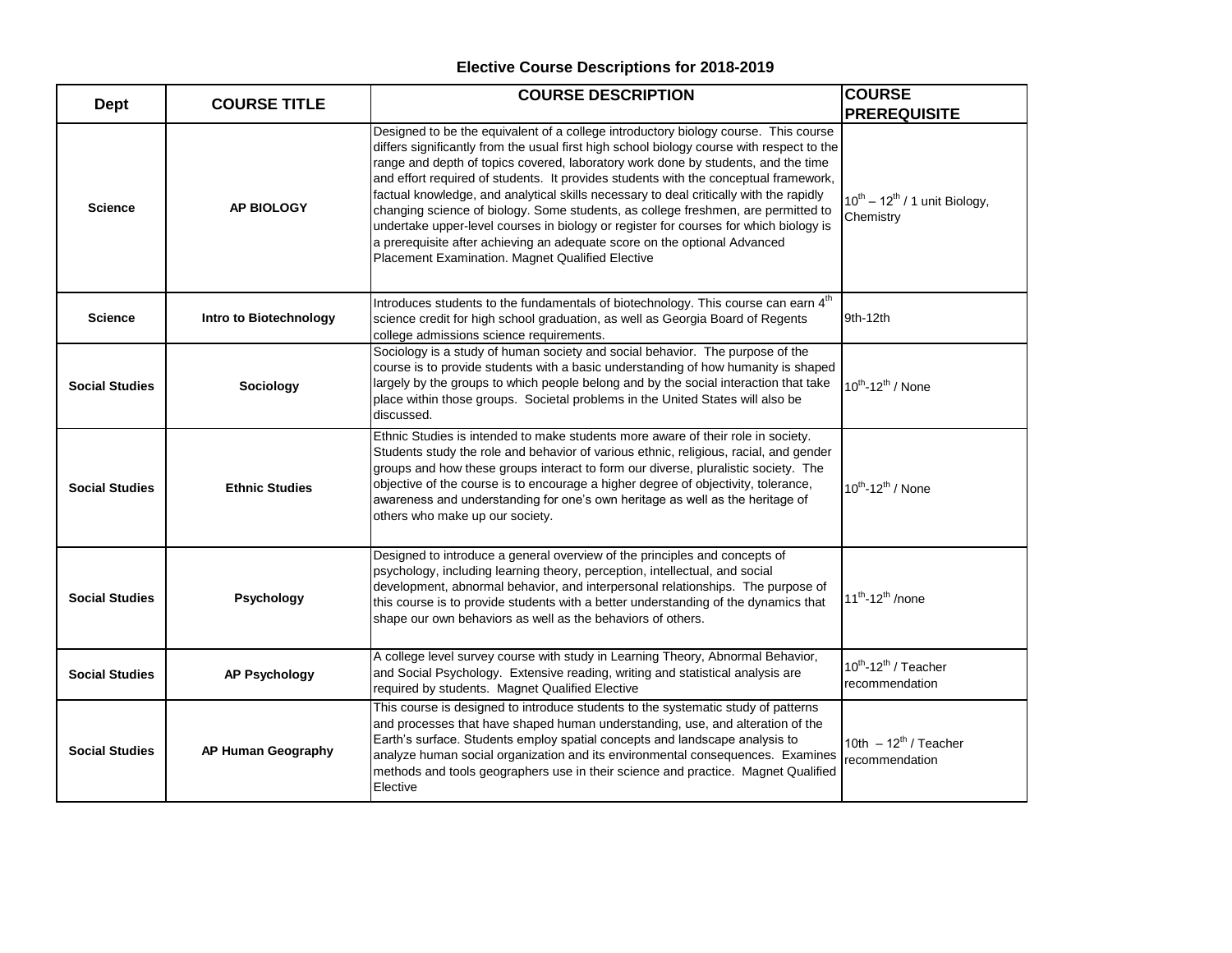| <b>Dept</b>           | <b>COURSE TITLE</b>                                    | <b>COURSE DESCRIPTION</b>                                                                                                                                                                                                                                                                                                                                                                                                                                                                                                                                         | <b>COURSE</b><br><b>PREREQUISITE</b>              |
|-----------------------|--------------------------------------------------------|-------------------------------------------------------------------------------------------------------------------------------------------------------------------------------------------------------------------------------------------------------------------------------------------------------------------------------------------------------------------------------------------------------------------------------------------------------------------------------------------------------------------------------------------------------------------|---------------------------------------------------|
| <b>Social Studies</b> | <b>AP European History</b>                             | Provides students with knowledge of the basic chronology of major events and<br>trends in Europe from 1450 to the present. The course is designed to help students<br>develop an understanding of the principal themes in modern European history.<br>Advanced writing skills are required since students must analyze historical evidence<br>and express historical understanding to prepare for the AP examination. Magnet<br><b>Qualified Elective</b>                                                                                                         | $10^{th}$ - $12^{th}$ / Teacher<br>recommendation |
| <b>Social Studies</b> | <b>World Geography/Current Issues</b>                  | Provides an overview of physical and cultural geography. Additionally, an<br>awareness of similarities and differences in human needs and behaviors is<br>developed. Areas of study are North and South America, Europe, Africa, Asia and<br>the Pacific Islands. Current Issues provides an opportunity for in-depth examination<br>of contemporary local, state, national and international issues. The purpose of this<br>course is to assess, assimilate and analyze political and economic situations.<br>Intense reading and detailed research are required | g <sup>th</sup>                                   |
| <b>Social Studies</b> | <b>Honors World</b><br><b>Geography/Current issues</b> | Honors level courses are designed for students who have proficiency in geographic<br>skills and concepts. Supplemental reading and writing are required. Current Issues<br>provides an opportunity for in-depth examination of contemporary local, state,<br>national and international issues. The purpose of this course is to assess,<br>assimilate and analyze political and economic situations. Intense reading and<br>detailed research are required                                                                                                       | 9th/ teacher recommendation                       |
| <b>Social Studies</b> | <b>U.S. History</b>                                    | A survey of the development of the United States from discovery through the<br>present. The purpose of this course is to increase knowledge, awareness, and<br>appreciation of America's social, political, and economic evolvement from<br>colonization to its current position as a world leader. The student will also be<br>encouraged to think independently. EOCT                                                                                                                                                                                           | $11^{th}$                                         |
| <b>Social Studies</b> | Honors U.S. History                                    | Honors level courses are accelerated courses designed for students interested in<br>pursuing advanced social studies or careers in social studies.                                                                                                                                                                                                                                                                                                                                                                                                                | 11 <sup>th</sup>                                  |
| <b>Social Studies</b> | AP U.S. History                                        | The course conforms to the College Board topics for advanced placement. The<br>course covers United States history from the time of earliest settlements to the<br>present. The course targets political and social aspects of history, but also includes<br>diplomatic, economic and intellectual history. The course will involve extensive<br>readings, independent study and frequent written analysis to prepare students for<br>the AP examination.                                                                                                         | 11 <sup>th</sup> / Teacher recommendation         |
| <b>Social Studies</b> | <b>American Government</b>                             | A study of the local, state, and federal governmental functions. Citizenship rights<br>and responsibilities are emphasized. Focus areas include development of our<br>political system, federalism, civil liberties, political parties, political theory and<br>comparative government. Also, the functions of our executive, legislative, and<br>judicial branches of government will be studied.                                                                                                                                                                | 12 <sup>th</sup> / US History                     |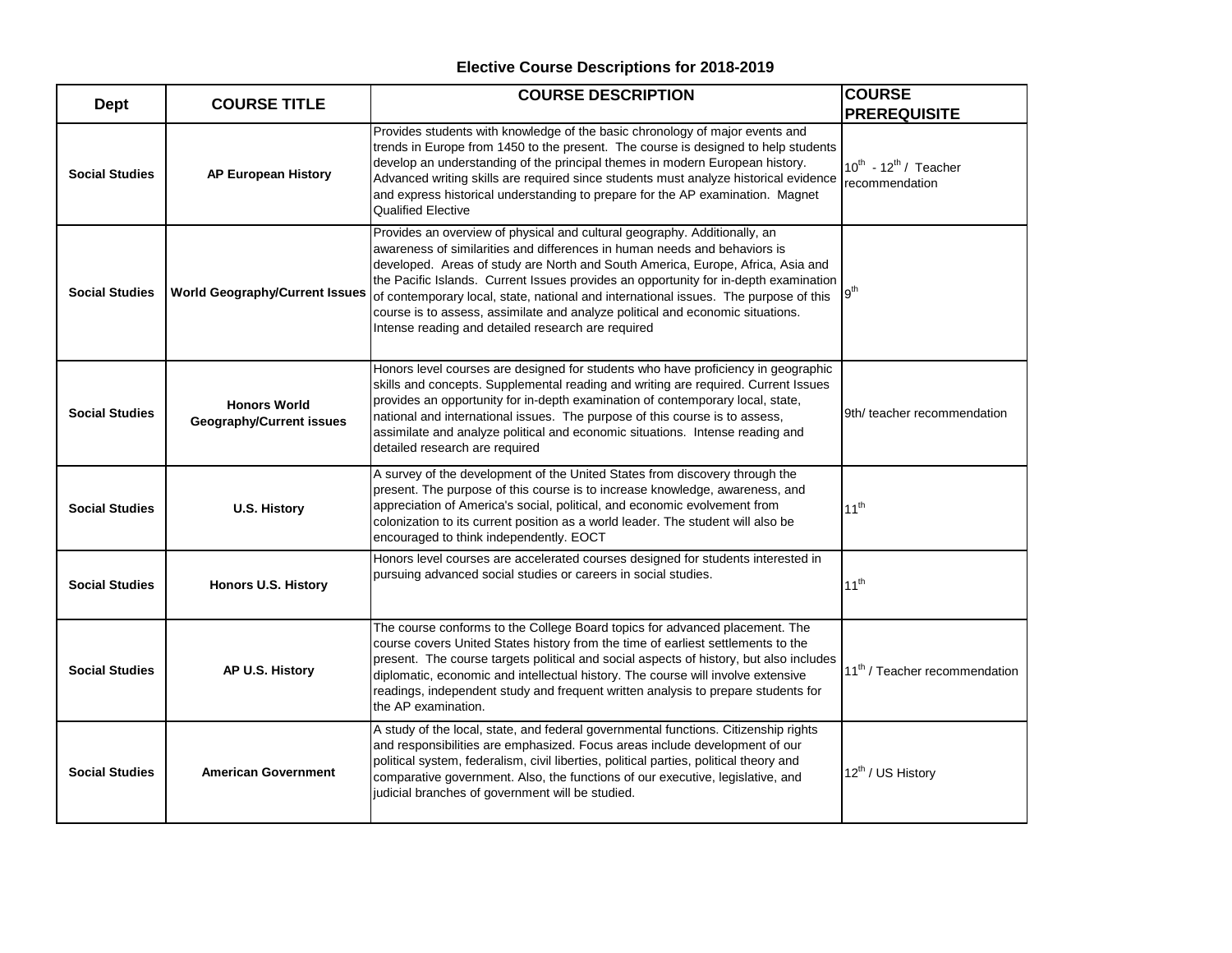| <b>Dept</b>           | <b>COURSE TITLE</b>              | <b>COURSE DESCRIPTION</b>                                                                                                                                                                                                                                                                                                                                                                             | ICOURSE<br><b>PREREQUISITE</b>                       |
|-----------------------|----------------------------------|-------------------------------------------------------------------------------------------------------------------------------------------------------------------------------------------------------------------------------------------------------------------------------------------------------------------------------------------------------------------------------------------------------|------------------------------------------------------|
| <b>Social Studies</b> | <b>Principles of Economics</b>   | A study of fundamental concepts and essential elements of the market economic<br>system in a problem/issues orientation. Focus areas include opportunity costs and<br>scarcity, supply/demand analysis, competitive markets, macroeconomics<br>measurement, business cycles, inflation, unemployment, monetary and fiscal<br>policies, and international trade. EOCT                                  | 12 <sup>th</sup> / US History                        |
| <b>Social Studies</b> | <b>Honors American Gov't</b>     | Honors level courses are accelerated courses designed for students interested in<br>pursuing advanced careers in social studies                                                                                                                                                                                                                                                                       | 12 <sup>th</sup> / US History                        |
| <b>Social Studies</b> | <b>Honors Principles of Econ</b> | Honors level courses are accelerated courses designed for students interested in<br>pursuing advanced careers in social studies. EOCT                                                                                                                                                                                                                                                                 | 12 <sup>th</sup> / US History                        |
| <b>Social Studies</b> | AP U.S. Government               | Conforms to the College Board topics for AP American Government which is the<br>study of local, state, & federal government functions. Focus areas include the<br>development of the political system, federalism, political parties & political theory.<br>Also, the executive, legislative & judicial branches will be studied. This course<br>satisfies the US Gov't graduation requirement.       | 12 <sup>th</sup> / US Hist Teacher<br>recommendation |
| <b>Social Studies</b> | AP Comparative Government        | This course conforms to the College Board topics for the Advanced Placement<br>Comparative Government and Politics Examination. The course covers sources of<br>public authority and political power, society and politics, citizen and state, political<br>framework, political change and introduction to comparative politics. Taken all year<br>with AP Macroeconomics                            | 12th / Required Magnet Course                        |
| <b>Social Studies</b> | <b>AP Microeconomics</b>         | Conforms to College Board topics for the Advanced Placement Microeconomics<br>Examination. Covers basic economic concepts, the nature and functions of product<br>markets, factor markets and efficiency, equity and the role of government. This<br>course satisfies the Econ graduation requirement.                                                                                                | 12 <sup>th</sup> / Teacher recommendation            |
| <b>Social Studies</b> | <b>AP Macroeconomics</b>         | AP Macroeconomics conforms to College Board topics for the AP Macroeconomics<br>Examination. Covers basic economic concepts, measurement and economic<br>performance, national income and price determination and international economics<br>and growth. Taken all year with AP Comparative Government.                                                                                               | 12th / Required Magnet Course                        |
| <b>Social Studies</b> | <b>World History</b>             | A survey of people and nations of both Western and non-Western civilizations. This<br>course explores the political, cultural, and economic heritage of civilization from the<br>time of recorded history through the industrial revolution (5000 B.C. - 1800's) and<br>from the rise of nationalism to contemporary times (1800's - present). Critical<br>thinking and problem solving are stressed. | $10^{th}$                                            |
| <b>Social Studies</b> | <b>Honors World History</b>      | Honors level courses are accelerated courses designed for students interested in<br>pursuing advanced social studies or careers in social studies. Extensive reading<br>and writing are required.                                                                                                                                                                                                     | 10 <sup>th</sup> /Teacher recommendation             |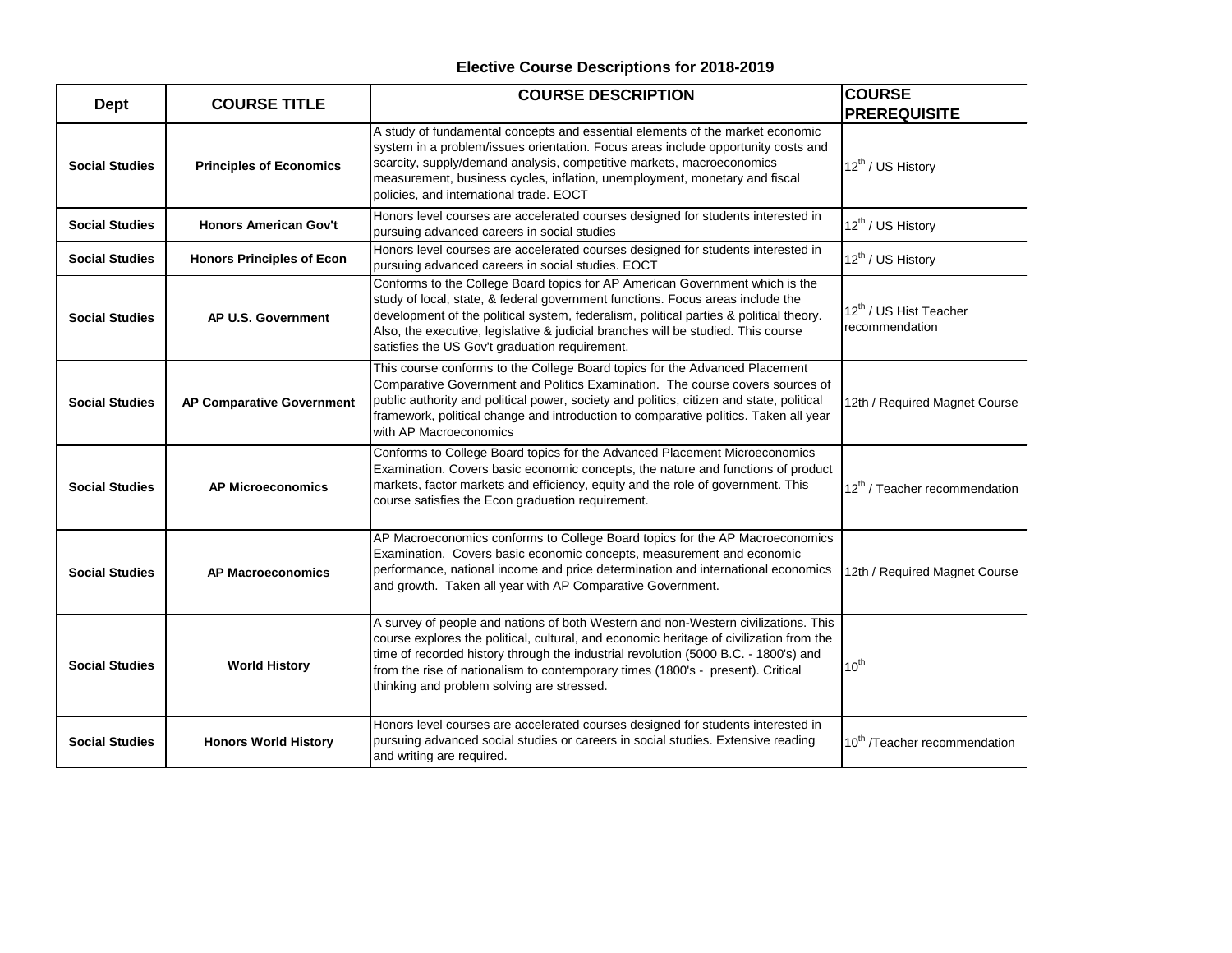| <b>Dept</b>           | <b>COURSE TITLE</b>                 | <b>COURSE DESCRIPTION</b>                                                                                                                                                                                                                                                                                                                                                                                                                                                                                                                                                                                                                                                                                                                                                                                  | <b>COURSE</b>                                                               |
|-----------------------|-------------------------------------|------------------------------------------------------------------------------------------------------------------------------------------------------------------------------------------------------------------------------------------------------------------------------------------------------------------------------------------------------------------------------------------------------------------------------------------------------------------------------------------------------------------------------------------------------------------------------------------------------------------------------------------------------------------------------------------------------------------------------------------------------------------------------------------------------------|-----------------------------------------------------------------------------|
|                       |                                     |                                                                                                                                                                                                                                                                                                                                                                                                                                                                                                                                                                                                                                                                                                                                                                                                            | <b>PREREQUISITE</b>                                                         |
| <b>Social Studies</b> | <b>AP World History</b>             | Conforms to the College Board topics for advanced placement. The purpose of the<br>course is to develop greater understanding of the evolution of global processes and<br>contacts, interaction with different types of human societies. The course highlights<br>the nature of changes in international frameworks and their causes and<br>consequences, as well as comparison among major societies. The course<br>emphasizes relevant factual knowledge deployed in conjunction with leading<br>interpretive issues and types of historical evidence. Focused primarily on the past<br>thousand years of the global experience, the course builds on an understanding of<br>cultural, institutional, and technological precedents that, along with geography, set<br>the human state prior to 1000 C.E. | $10^{th}$                                                                   |
| <b>Social Studies</b> | <b>Magnet Leadership</b>            | Provides an opportunity for students to pursue a course of study that permits them<br>to serve in a variety of leadership roles within the local school. Provides a<br>framework for understanding the problem-solving process, taking opportunities to<br>participate in meaningful activities that affect society in positive ways, utilizing<br>conflict resolution skills, learning effective communication skills, adhering to ethical<br>codes of practice, and exercising tolerance and advocacy of others' rights.<br>Effectively combines social studies course content together with core social studies<br>skills, giving students application and knowledge that will be invaluable for being<br>viable and productive citizens.                                                               | 9th / Teacher recommendation;<br>REQUIRED FOR ALL MAGNET<br><b>STUDENTS</b> |
| <b>Social Studies</b> | <b>AP Art History</b>               | The AP Art History course is equivalent to a two-semester college survey course<br>exploring the nature of art, art making, and responses to art. By investigating<br>specific course content of 250 works of art characterized by diverse artistic<br>traditions from prehistory to the present, students develop in-depth, holistic<br>understanding of the history of art from a global perspective. Students become<br>active participants in the global art world, engaging with its forms and content. They<br>experience, research, discuss, read, and write about art, artists, art making,<br>responses to, and interpretations of art.                                                                                                                                                           | Honors or AP social studies                                                 |
| <b>Social Studies</b> | <b>Current Issues</b>               | Provides an opportunity for in-depth examination of contemporary local, state,<br>national and international issues. The purpose of the course is to assess,<br>assimilate and analyze political and economic situations. Intense reading and<br>detailed research are required. Students in this class are encouraged to participate                                                                                                                                                                                                                                                                                                                                                                                                                                                                      | 10 <sup>th</sup> -12 <sup>th</sup> / None                                   |
| <b>Social Studies</b> | <b>Gifted Comparative Religions</b> | Comparative Religions compares major religions of the world; covers ethical-<br>philosophical teachings, historical development, social and cultural impact on<br>various societies, and the constructs common to all religions. Integrates and<br>reinforces social studies skills as students explore world religions through research,<br>discussion, evaluation and synthesis of major perspectives. Content, process, and<br>product are differentiated for the gifted student. Magnet Qualified Elective                                                                                                                                                                                                                                                                                             | 9 <sup>th</sup> -12 <sup>th</sup> / Gifted Eligibility                      |
| World<br>Languages    | <b>AP French Language</b>           | Designed to prepare the student to take the AP language test by in-depth study of<br>grammar and intensive practice of listening, speaking, reading, and writing.                                                                                                                                                                                                                                                                                                                                                                                                                                                                                                                                                                                                                                          | $9^{th}$ – 12 <sup>th</sup> / French IV Honors<br>and Dept. Recommendation  |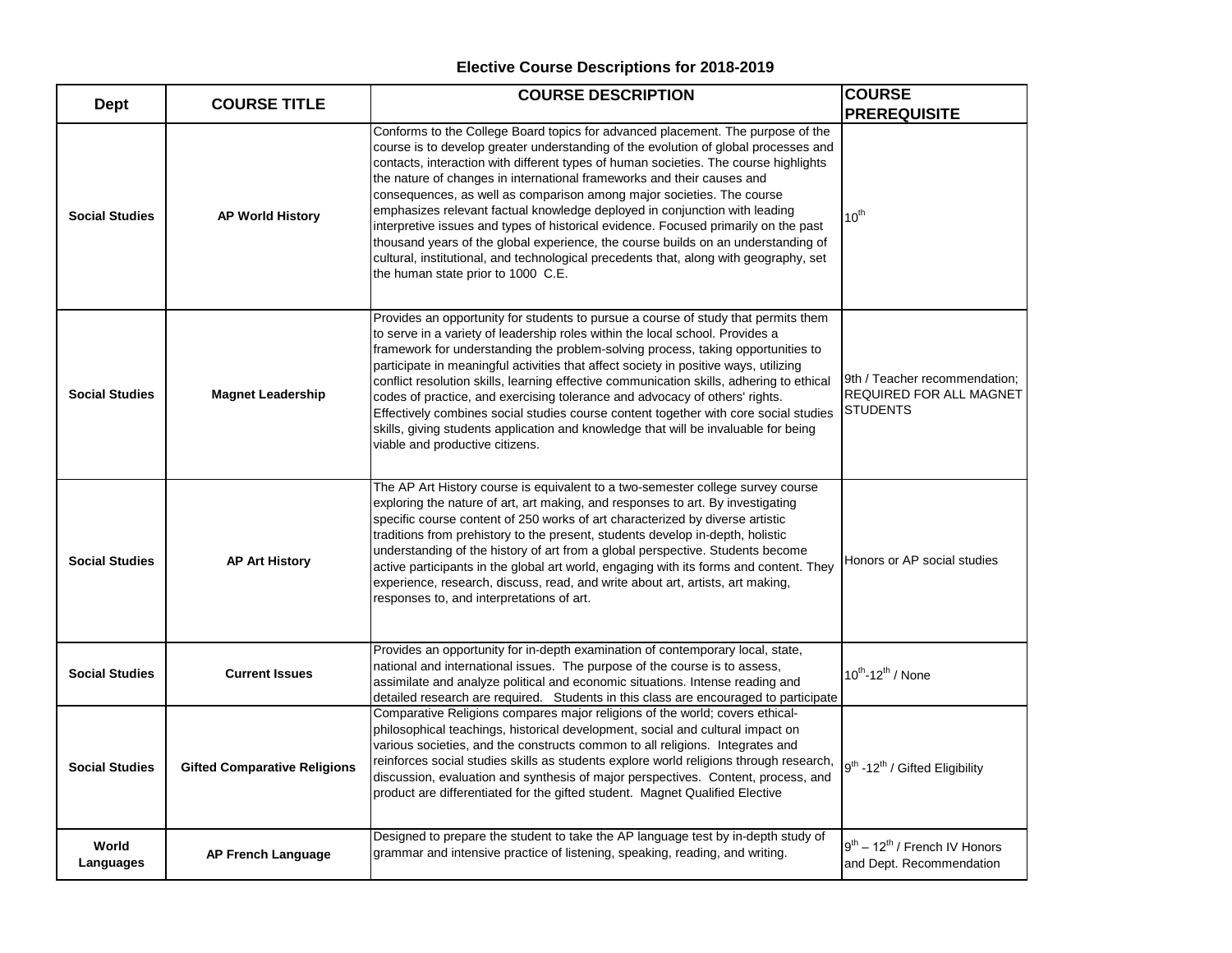| <b>Dept</b>        | <b>COURSE TITLE</b>                    | <b>COURSE DESCRIPTION</b>                                                                                                                                                                                                                                                                                                        | <b>COURSE</b><br><b>PREREQUISITE</b>                               |
|--------------------|----------------------------------------|----------------------------------------------------------------------------------------------------------------------------------------------------------------------------------------------------------------------------------------------------------------------------------------------------------------------------------|--------------------------------------------------------------------|
| World<br>Languages | AP Spanish Language                    | Designed to prepare the student to take the AP language test by in-depth study of<br>grammar and intensive practice of listening, speaking, reading, and writing.                                                                                                                                                                | $9^{th} - 12^{th}$ / Spanish IV Honors<br>and Dept. recommendation |
| World<br>Languages | American Sign Language I               | introduction to the language and culture of the Deaf Community The course will<br>enable the student to attain a beginner's level of proficiency in communication with<br>the Deaf and Hearing Impaired.                                                                                                                         | $9^{th}$ – 12 <sup>th</sup> / None                                 |
| World<br>Languages | American Sign Language II              | designed to further develop communication with the Deaf and Hearing Impaired well<br>as an appreciation of diversity in the Deaf and Hard of Hearing community                                                                                                                                                                   | $9^{th} - 12^{th}$ / ASL 1                                         |
| World<br>Languages | American Sign Language III<br>(Honors) | Enhances Level II American Sign Language (ASL) skills. This course is designed<br>to increase receptive and expressive sign language skills. Expands all ASL II<br>concepts and understanding of the complexities within the language.                                                                                           | 10th-12th/ASL 2                                                    |
| World<br>Languages | American Sign Language IV<br>(Honors)  | Enhances Level III American Sign Language (ASL) skills and provides an<br>opportunity to continue the development of receptive and expressive signing<br>skills. Provides continued study of ASL linguistic features.                                                                                                            | 11th-12th/ASL 3                                                    |
| World<br>Languages | <b>Chinese I (Mandarin)</b>            | An introduction to the language and culture of China. The course will enable the<br>student to attain a beginner's level of proficiency in listening, speaking, reading and<br>writing, with an emphasis on oral proficiency.                                                                                                    | $9^{th} - 12^{th}$ /None                                           |
| World<br>Languages | <b>Chinese II (Mandarin)</b>           | Designed to further develop listening, speaking, reading and writing with an<br>emphasis on oral proficiency. The student will acquire a basic command of key<br>vocabulary and grammatical structures necessary for limited personal<br>communication as well as an appreciation of diversity in the Chinese-speaking<br>world. | $9^{th}$ – 12 <sup>th</sup> / Chinese I                            |
| World<br>Languages | <b>Chinese III Honors (Mandarin)</b>   | Designed to further develop the student's communication skills and cultural<br>appreciation of the Chinese-speaking world. The student will be able to participate<br>in a variety of oral and written activities.                                                                                                               | $9^{th}$ – 12 <sup>th</sup> / Chinese II                           |
| World<br>Languages | French I                               | An introduction to the language and culture of France and other French-speaking<br>countries. The course will enable the student to attain a beginner's level<br>of proficiency in listening, speaking, reading, and writing, with an emphasis on oral<br>proficiency.                                                           | $9^{th}$ – 12 <sup>th</sup> / None                                 |
| World<br>Languages | <b>French II</b>                       | Designed to further develop listening, speaking, reading and writing with an<br>emphasis on oral proficiency. The student will acquire a basic command of key<br>vocabulary and grammatical structures necessary for limited personal<br>communication as well as an appreciation of diversity in the French-speaking world.     | $9^{th}$ – 12 <sup>th</sup> / French I                             |
| World<br>Languages | <b>French III Honors</b>               | Designed to further develop the student's communication skills and cultural<br>appreciation of the French-speaking world. The student will be able to participate in $g^{th} - 12^{th}$ / French II<br>a variety of oral and written activities.                                                                                 |                                                                    |
| World<br>Languages | <b>French IV Honors</b>                | Designed to increase oral and written fluency and to provide intensive study of the<br>culture, geography and history of the French-speaking world.                                                                                                                                                                              | $9th - 12th$ / French III Honors                                   |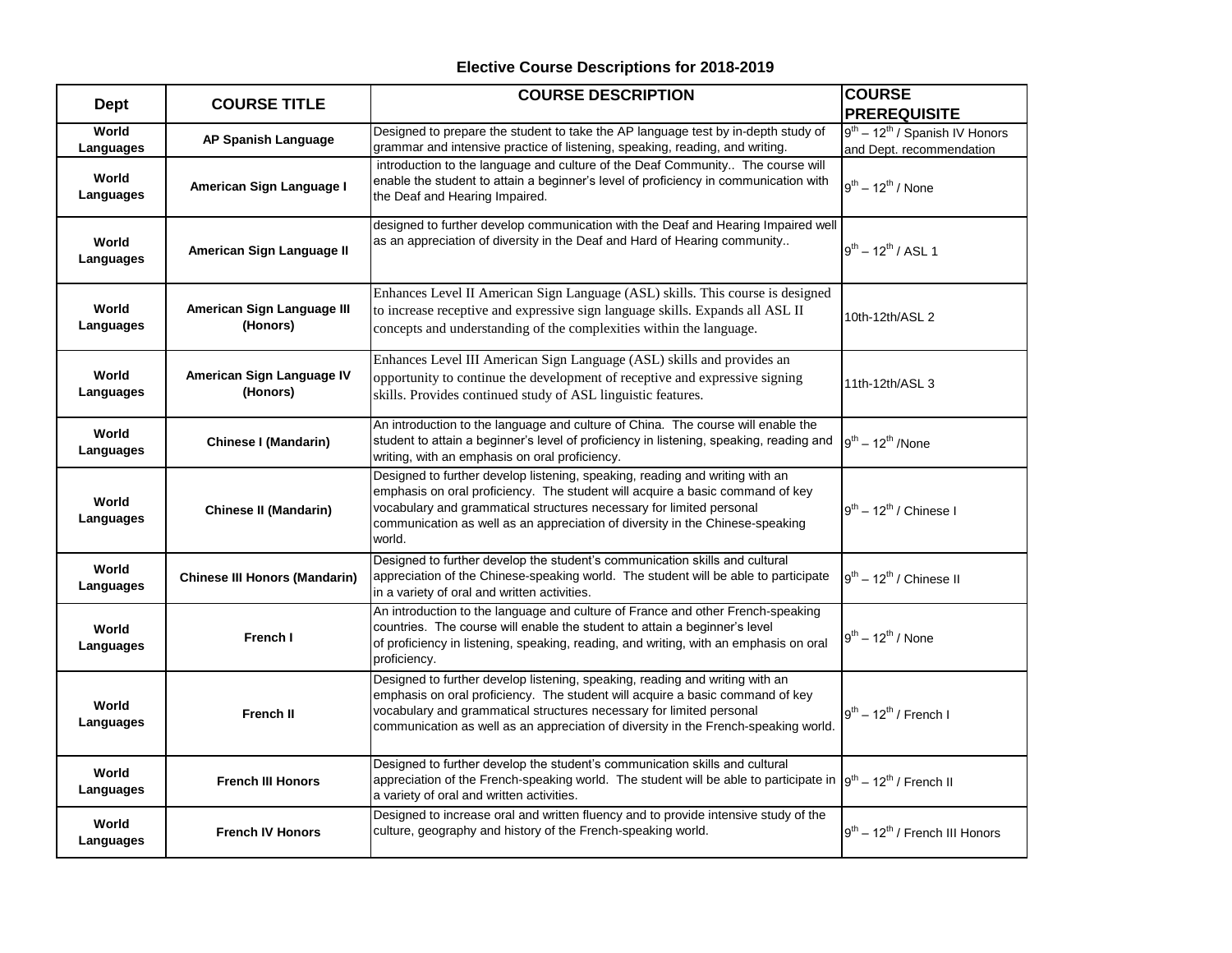| <b>Dept</b>        | <b>COURSE TITLE</b>       | <b>COURSE DESCRIPTION</b>                                                                                                                                                                                                                                                                                                         | <b>COURSE</b><br><b>PREREQUISITE</b>                                             |
|--------------------|---------------------------|-----------------------------------------------------------------------------------------------------------------------------------------------------------------------------------------------------------------------------------------------------------------------------------------------------------------------------------|----------------------------------------------------------------------------------|
| World<br>Languages | <b>French V Honors</b>    | Focus on the development of fluent communication using authentic materials from<br>French-speaking countries such as newspapers, magazines, and web sites.                                                                                                                                                                        | $9th - 12th$ / French IV Honors                                                  |
| World<br>Languages | <b>French VI Honors</b>   | Designed to expand the student's conversational skills, to improve pronunciation<br>and listening comprehension, and enable the student to read longer selections in<br>authentic French.                                                                                                                                         | $9^{th}$ – 12 <sup>th</sup> / French IV Honors<br>and Dept. Recommendation       |
| World<br>Languages | <b>French VII Honors</b>  | Emphasizes French achievements in cuisine, art, music, history, medicine, and<br>technology.                                                                                                                                                                                                                                      | $9th - 12th$ / French IV Honors<br>and Dept. Recommendation                      |
| World<br>Languages | German I                  | An introduction to the language and culture of Germany and other German-<br>speaking countries and will enable the student to attain a beginner's level<br>of proficiency in listening, speaking, reading, and writing, with an emphasis on oral<br>proficiency.                                                                  | $9^{th}$ – 12 <sup>th</sup> / None                                               |
| World<br>Languages | German II                 | Designed to further develop listening, speaking, reading and writing with an<br>emphasis on oral proficiency. The student will acquire a basic command of key<br>vocabulary and grammatical structures necessary for limited personal<br>communication as well as an appreciation of diversity in the German-speaking<br>world.   | $19^{th}$ – 12 <sup>th</sup> / German I                                          |
| World<br>Languages | <b>German III Honors</b>  | Designed to further develop the student's communication skills and cultural<br>appreciation of the German-speaking world. The student will be able to participate<br>in a variety of oral and written activities.                                                                                                                 | $9^{th}$ – 12 <sup>th</sup> / German II or Dept.<br>recommendation               |
| World<br>Languages | <b>German IV Honors</b>   | Designed to increase oral and written fluency and to provide intensive study of the<br>culture, geography and history of the German-speaking world.                                                                                                                                                                               | $9th - 12th$ /German III Honors or<br>Dept. recommendation                       |
| World<br>Languages | <b>German V Honors</b>    | Focus is on the development of fluent communication using authentic materials<br>from German-speaking countries such as newspapers, magazines, and web sites.                                                                                                                                                                     | 9 <sup>th</sup> - 12 <sup>th</sup> / German IV Honors or<br>Dept. recommendation |
| World<br>Languages | <b>German VI Honors</b>   | Designed to expand the student's conversational skills, to improve pronunciation<br>and listening comprehension, and to enable the student to read longer selections in<br>authentic German.                                                                                                                                      | $9^{th}$ – 12 <sup>th</sup> / German IV Honors or<br>Dept. recommendation        |
| World<br>Languages | Japanese I                | An introduction to the language and culture of Japan. The course will enable the<br>student to attain a beginner's level of proficiency in listening, speaking, reading, and $g^{th} = 12^{th}$ / None<br>writing, with an emphasis on oral proficiency.                                                                          |                                                                                  |
| World<br>Languages | Japanese II               | Designed to further develop listening, speaking, reading and writing with an<br>emphasis on oral proficiency. The student will acquire a basic command of key<br>vocabulary and grammatical structures necessary for limited personal<br>communication as well as an appreciation of diversity in the Japanese-speaking<br>world. | $9^{th}$ – 12 <sup>th</sup> / Japanese I                                         |
| World<br>Languages | Japanese III Honors       | Designed to further develop the student's communication skills and cultural<br>appreciation of the Japanese-speaking world. The student will be able to participate $g^{th}$ – 12 <sup>th</sup> / Japanese II<br>in a variety of oral and written activities.                                                                     |                                                                                  |
| World<br>Languages | <b>Japanese IV Honors</b> | Designed to increase oral and written fluency and to provide intensive study of the<br>culture, geography and history of the Japanese-speaking world.                                                                                                                                                                             | $9^{th}$ – 12 <sup>th</sup> / Japanese III Honors<br>or Dept. recommendation     |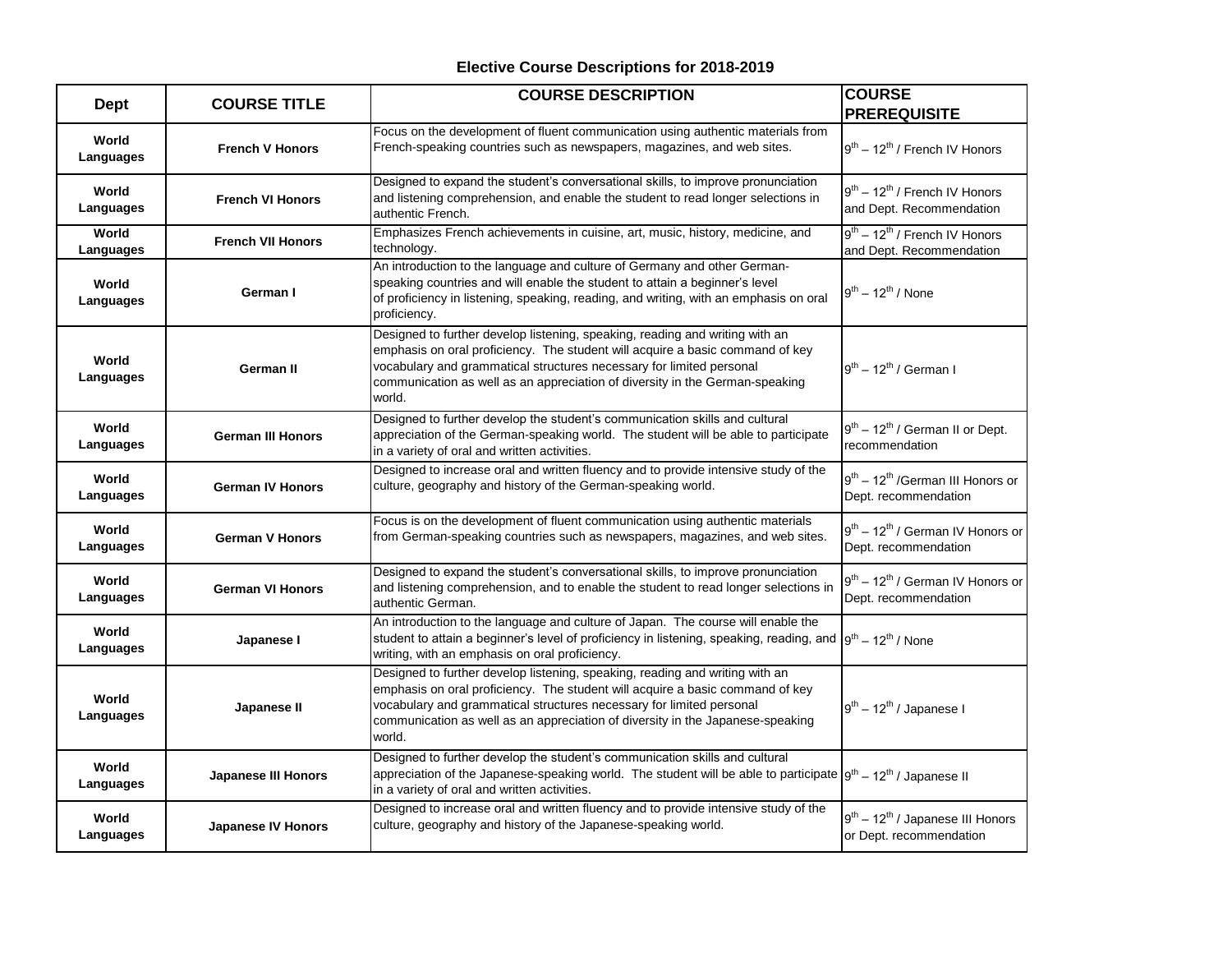| <b>Dept</b>        | <b>COURSE TITLE</b>                             | <b>COURSE DESCRIPTION</b>                                                                                                                                                                                                                                                                                                           | <b>COURSE</b><br><b>PREREQUISITE</b>                               |
|--------------------|-------------------------------------------------|-------------------------------------------------------------------------------------------------------------------------------------------------------------------------------------------------------------------------------------------------------------------------------------------------------------------------------------|--------------------------------------------------------------------|
| World<br>Languages | <b>Japanese V Honors</b>                        | Focus is on the development of fluent communication using authentic materials<br>from Japanese-speaking countries such as newspapers, magazines, and web sites.                                                                                                                                                                     | $9^{th} - 12^{th}$ / Japanese IV Honors<br>or Dept. recommendation |
| World<br>Languages | <b>Japanese VI Honors</b>                       | Designed to expand the student's conversational skills, to improve pronunciation<br>and listening comprehension, and to enable the student to read longer selections in<br>authentic Japanese.                                                                                                                                      | $9^{th} - 12^{th}$ / Japanese IV Honors<br>or Dept. recommendation |
| World<br>Languages | Latin I                                         | An introduction to the language and civilization of the Romans. The course is<br>designed to develop a knowledge base composed of vocabulary, grammar,<br>translation, derivatives, mottoes, abbreviations, quotations, life in ancient Rome and<br>mythology.                                                                      | $9^{th}$ – 12 <sup>th</sup> / None                                 |
| World<br>Languages | <b>Latin II</b>                                 | Designed to develop reading comprehension of texts written in Latin. The course<br>will provide additional study of grammar, vocabulary, translation, derivatives,<br>mythology, and Roman civilization.                                                                                                                            | $9^{th}$ – 12 <sup>th</sup> / Latin I                              |
| World<br>Languages | <b>Latin III Honors</b>                         | Designed to provide the student with the opportunity to understand works of<br>classical authors with emphasis on prose selections. Additionally, the student will<br>study grammar, prepare translations, and study the culture and history<br>corresponding to the period in which the literary selections were written.          | $9^{th}$ – 12 <sup>th</sup> / Latin II                             |
| World<br>Languages | <b>Latin IV Honors</b>                          | Designed to provide the student with the opportunity to understand the works of<br>classical authors with primary emphasis on epic poetry selections. Course work will<br>include transitional readings, grammar review, a study of the mechanics of Latin<br>poetry, and translations from the Roman author Vergil.                | $9^{th}$ – 12 <sup>th</sup> / Latin II                             |
| World<br>Languages | <b>Latin V Honors</b>                           | Designed to provide the student with the opportunity to understand the works of<br>classical authors with primary emphasis on lyric poetry selections. Course work will<br>include transitional readings, grammar review, a study of the mechanics of Latin<br>lyric poetry, and translation techniques.                            | $9^{th}$ – 12 <sup>th</sup> / Latin II                             |
| World<br>Languages | <b>Latin VI Honors</b>                          | Designed to provide the student with the opportunity to understand the works of<br>classical authors with primary emphasis on drama selections. Course work will<br>include transitional readings, grammar review, a study of the mechanics of Latin<br>drama, and translation techniques.                                          | 9th $-12^{th}$ / Latin II                                          |
| World<br>Languages | Portuguese I                                    | An introduction to the Portuguese language and culture. The course will enable the<br>student to attain a beginner's level of proficiency in listening, speaking, reading and<br>writing, with an emphasis on oral proficiency.                                                                                                     | $19^{th} - 12^{th}$ / None                                         |
| World<br>Languages | Portuguese II                                   | Designed to further develop listening, speaking, reading and writing with an<br>emphasis on oral proficiency. The student will acquire a basic command of key<br>vocabulary and grammatical structures necessary for limited personal<br>communication as well as an appreciation of diversity in the Portuguese-speaking<br>world. | $9^{th}$ – 12 <sup>th</sup> / Portuguese I                         |
| World<br>Languages | Portuguese III                                  | Designed to further develop the student's communication skills and cultural<br>appreciation of the Portuguese-speaking world. The student will be able to<br>participate in a variety of oral and written activities.                                                                                                               | $9^{th}$ – 12 <sup>th</sup> / Portuguese II                        |
| World<br>Languages | <b>Spanish for Native Spanish</b><br>Speakers I | Designed for the Spanish Heritage Speaker and will focus on advanced skills in<br>reading, writing, listening, and speaking. Essay development and novel reading are<br>integral to this course.                                                                                                                                    | $9^{th} - 12^{th}$ / Dept.<br>recommendation                       |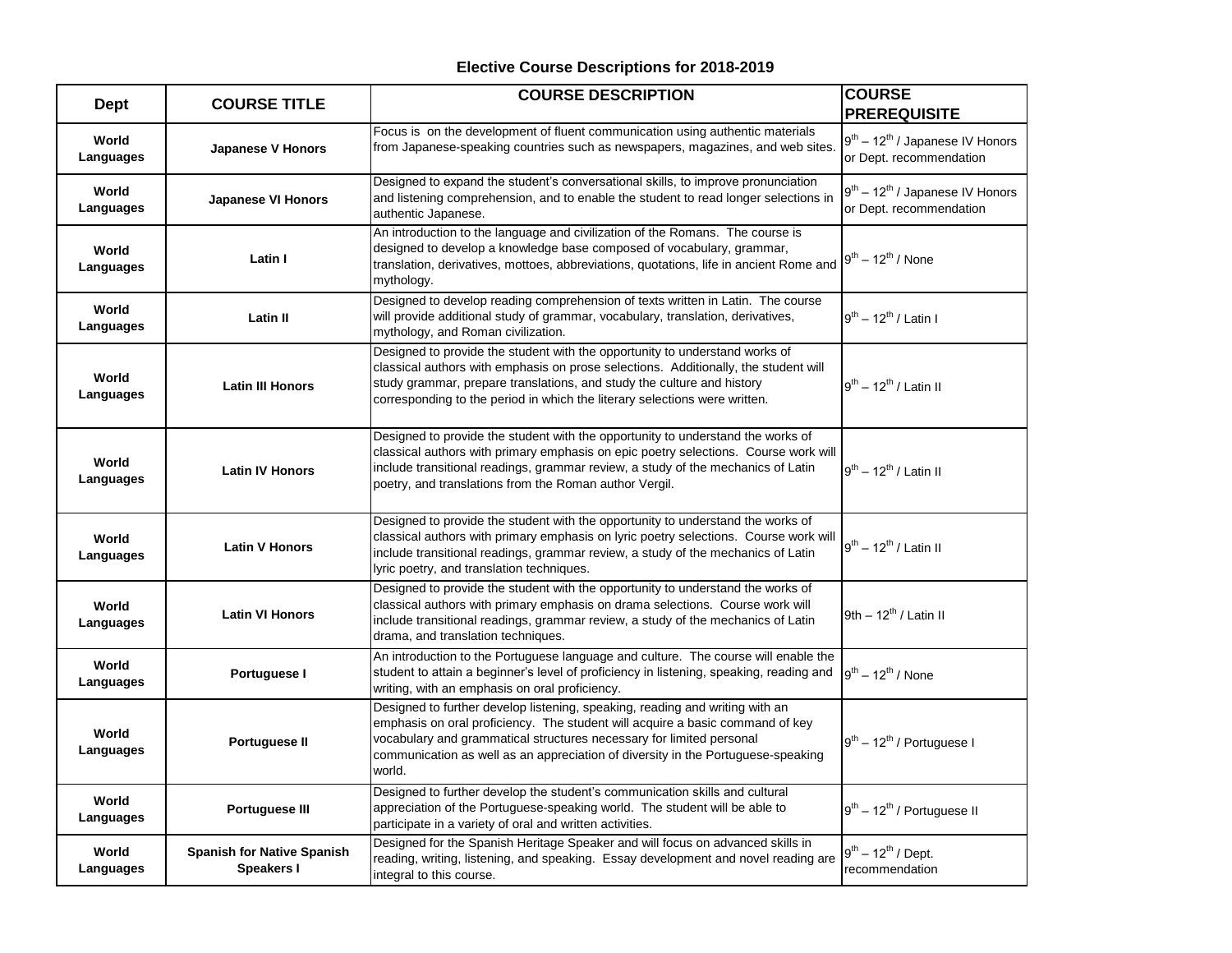| Dept               | <b>COURSE TITLE</b>                                     | <b>COURSE DESCRIPTION</b>                                                                                                                                                                                                                                                                                                                           | <b>COURSE</b><br><b>PREREQUISITE</b>                                        |
|--------------------|---------------------------------------------------------|-----------------------------------------------------------------------------------------------------------------------------------------------------------------------------------------------------------------------------------------------------------------------------------------------------------------------------------------------------|-----------------------------------------------------------------------------|
| World<br>Languages | <b>Spanish for Native Spanish</b><br><b>Speakers II</b> | Designed for the Spanish Heritage Speaker and will focus on advanced skills in<br>reading, writing, listening, and speaking. Essay development, novel reading, and an   g <sup>th</sup> - 12 <sup>th</sup> / Spanish for Native<br>in-depth study of culture, literature, and history of the Spanish-speaking world are<br>integral to this course. | Speakers I                                                                  |
| World<br>Languages | Spanish I                                               | An introduction to the language and culture of Spain and other Spanish-speaking<br>countries. The course will enable the student to attain a beginner's level<br>of proficiency in listening, speaking, reading, and writing, with an emphasis on oral<br>proficiency.                                                                              | $9^{th}$ – 12 <sup>th</sup> / None                                          |
| World<br>Languages | Spanish II                                              | Designed to further develop listening, speaking, reading and writing with an<br>emphasis on oral proficiency. The student will acquire a basic command of key<br>vocabulary and grammatical structures necessary for limited personal<br>communication as well as an appreciation of diversity in the Spanish-speaking<br>world.                    | $9^{th}$ – 12 <sup>th</sup> / Spanish I                                     |
| World<br>Languages | <b>Spanish III Honors</b>                               | Designed to further develop the student's communication skills and cultural<br>appreciation of the Spanish-speaking world. The student will be able to participate<br>in a variety of oral and written activities.                                                                                                                                  | $9^{th}$ – 12 <sup>th</sup> / Spanish II                                    |
| World<br>Languages | <b>Spanish IV Honors</b>                                | Designed to increase oral and written fluency and to provide intensive study of the<br>culture, geography and history of the Spanish-speaking world.                                                                                                                                                                                                | $9^{th}$ – 12 <sup>th</sup> / Spanish III Honors or<br>Dept. Recommendation |
| World<br>Languages | <b>Spanish V Honors</b>                                 | Focus is on the development of fluent communication using authentic materials<br>from Spanish-speaking countries such as newspapers, magazines, and web sites.                                                                                                                                                                                      | $9^{th} - 12^{th}$ / Spanish IV Honors<br>and Teacher recommendation        |
| World<br>Languages | <b>Spanish VI Honors</b>                                | Designed to expand the student's conversational skills, to improve their<br>pronunciation and listening comprehension, and to enable them to read longer<br>selections in authentic Spanish.                                                                                                                                                        | $9^{th} - 12^{th}$ / Spanish IV Honors<br>and Dept. recommendation          |
| <b>Fine Arts</b>   | <b>Intermediate Orchestra</b>                           | Intermediate Orchestra I is an intermediate string instrument performance class for<br>instrumentalists that have previous experience. Students can read music and have<br>an understanding of individual and ensemble performance skills.                                                                                                          | Audition and teacher<br>recommendation                                      |
| <b>Fine Arts</b>   | <b>Advanced Orchestra</b>                               | The objectives for this class are to further develop musicianship in an ensemble,<br>and to continue to develop more advance techniques. This group performs at the<br>highest level, which requires students to spend more time outside of class<br>developing their musical skills.                                                               | Audition and teacher<br>recommendation                                      |
| <b>Fine Arts</b>   | <b>Mastery Orchestra</b>                                | The objectives for this class are to further develop musicianship in an ensemble,<br>and to continue to develop more advance techniques. This group performs at the<br>highest level, which requires students to spend more time outside of class<br>developing their musical skills.                                                               | Audition and teacher<br>recommendation                                      |
| <b>Fine Arts</b>   | <b>Intermediate Band</b>                                | This band performs level IV, V music and focuses on individual and ensemble<br>performance. This course is for the advancing musician and generally reserved for<br>grades 10-12.                                                                                                                                                                   | Director recommendation                                                     |
| <b>Fine Arts</b>   | <b>Advanced Band</b>                                    | This is our most advanced performing ensemble for serious musicians. Students<br>perform the most difficult literature available. Private lessons and a professional<br>line instrument are recommended.                                                                                                                                            | Director recommendation                                                     |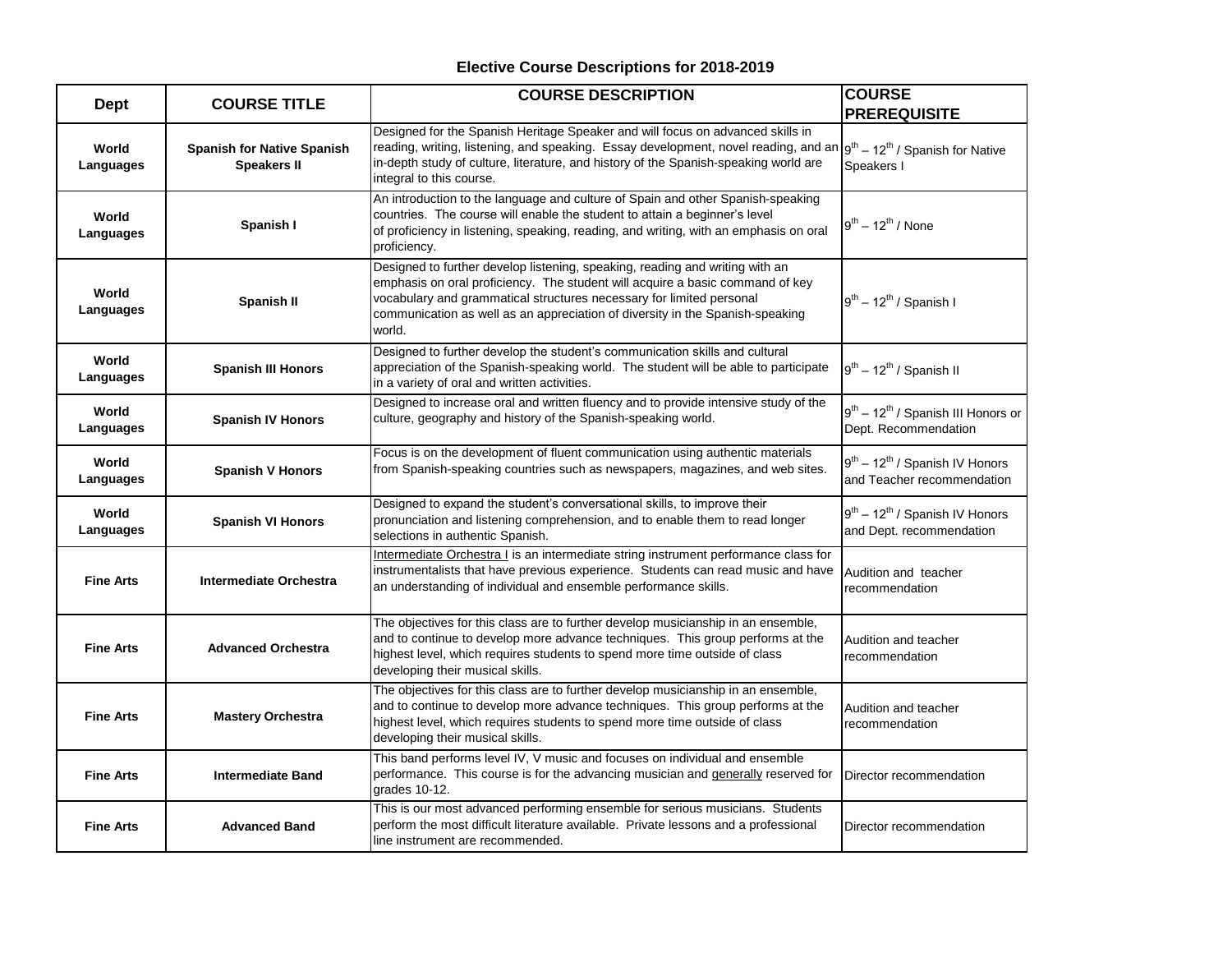| <b>Dept</b>      | <b>COURSE TITLE</b>              | <b>COURSE DESCRIPTION</b>                                                                                                                                                                                                                                                                                                                                                                                                                                                         | <b>COURSE</b>                                                                                                      |
|------------------|----------------------------------|-----------------------------------------------------------------------------------------------------------------------------------------------------------------------------------------------------------------------------------------------------------------------------------------------------------------------------------------------------------------------------------------------------------------------------------------------------------------------------------|--------------------------------------------------------------------------------------------------------------------|
|                  |                                  |                                                                                                                                                                                                                                                                                                                                                                                                                                                                                   | <b>PREREQUISITE</b>                                                                                                |
| <b>Fine Arts</b> | <b>Mastery Band</b>              | This is our most advanced performing ensemble for serious musicians. Students<br>perform the most difficult literature available. Private lessons and a professional<br>line instrument are recommended.                                                                                                                                                                                                                                                                          | Director recommendation                                                                                            |
| <b>Fine Arts</b> | <b>Intermediate Mixed Chorus</b> | Previous choral experience preferred but not required. Intermediate performance<br>class for male and female voices that focuses on basic fundamentals of tone<br>production, music reading, and part singing                                                                                                                                                                                                                                                                     | Audition by director                                                                                               |
| <b>Fine Arts</b> | <b>Advanced Mixed Chorus</b>     | This is one of our most advanced choral ensembles. A good work ethic and the<br>ability to get along with others are a must for admission to this group. This group<br>sings a very wide variety of challenging music and is the group that most often goes<br>out into the community to perform.                                                                                                                                                                                 | Previous choral experience and<br>audition by director                                                             |
| <b>Fine Arts</b> | <b>Advanced Women's Chorus</b>   | This is one of our most advanced choral ensembles. A good work ethic and the<br>ability to get along with others are a must for admission to this group. This group<br>sings a very wide variety of challenging music and is the group that most often goes<br>out into the community to perform. Focuses on continued development of proper<br>choral tone, exposure to a wide variety of choral literature, and continued instruction<br>concerning musical terms and concepts. | Previous choral experience and<br>audition by director                                                             |
| <b>Fine Arts</b> | <b>DRAMA: Fundamentals I</b>     | Serves as prerequisite for other theatre/drama courses. Develops and applies<br>performance skills through basic vocal, physical and emotional exercises; includes<br>improvisation and scene study and related technical art forms.                                                                                                                                                                                                                                              | 9th - 12th / None                                                                                                  |
| <b>Fine Arts</b> | <b>DRAMA: Acting I</b>           | Introduces advanced acting process. Stresses developing imagination, observation,<br>concentration powers and self-discipline. Includes developing physical and vocal<br>control while transmitting emotions, conviction and ideas; enhances self-confidence<br>and self-awareness. Focuses on scene study.                                                                                                                                                                       | 9th-12th/ Fundamentals I                                                                                           |
| <b>Fine Arts</b> | <b>DRAMA: Acting II</b>          | Enhances level-one skills with emphasis on classical and historical scene study.                                                                                                                                                                                                                                                                                                                                                                                                  | $9^{th}$ -12 <sup>th</sup> / Acting I                                                                              |
| <b>Fine Arts</b> | <b>DRAMA: Fundamentals II</b>    | Enhances level-one skills by producing and studying children's theatre in depth with<br>performance opportunities.                                                                                                                                                                                                                                                                                                                                                                | 10 <sup>th</sup> -12 <sup>th</sup> / Fund of Drama I<br>and/or Director's<br>recommendation                        |
| <b>Fine Arts</b> | <b>DRAMA: Fundamentals III</b>   | Enhances level-two skills by producing and studying literature as related to theatre.<br>Provides opportunities for performance with focus on language arts classes.                                                                                                                                                                                                                                                                                                              | 11 <sup>th</sup> -12 <sup>th</sup> / Fund of Drama II<br>and/or Director's<br>recommendation                       |
| <b>Fine Arts</b> | <b>DRAMA: Fundamentals IV</b>    | Introduces the historical development of theater focusing on performance styles and<br>period literature.                                                                                                                                                                                                                                                                                                                                                                         | 11 <sup>th</sup> -12 <sup>th</sup> / Fund of Drama III<br>and/or Director's<br>recommendation                      |
| <b>Fine Arts</b> | DRAMA: Adv Drama I               | Introduces acting and theatre as disciplined art forms; covers methods to observe<br>and understand human behavior and to use those observations to create a<br>character. Includes basic techniques of stage movement and use of physical<br>expression for communication. Enchances vocal technique and specific patterns for<br>better verbal communication.                                                                                                                   | 11 <sup>th</sup> -12 <sup>th</sup> / Fund of Drama III<br>and/or Director's<br>recommendation                      |
| <b>Fine Arts</b> | <b>DRAMA: Adv Drama II</b>       | Focuses on continued development of observation skills for character creation.<br>Uses historical, textual and improvisational studies.                                                                                                                                                                                                                                                                                                                                           | 11 <sup>th</sup> -12 <sup>th</sup> / By audition or Fund of<br>Drama III or IV and/or director's<br>recommendation |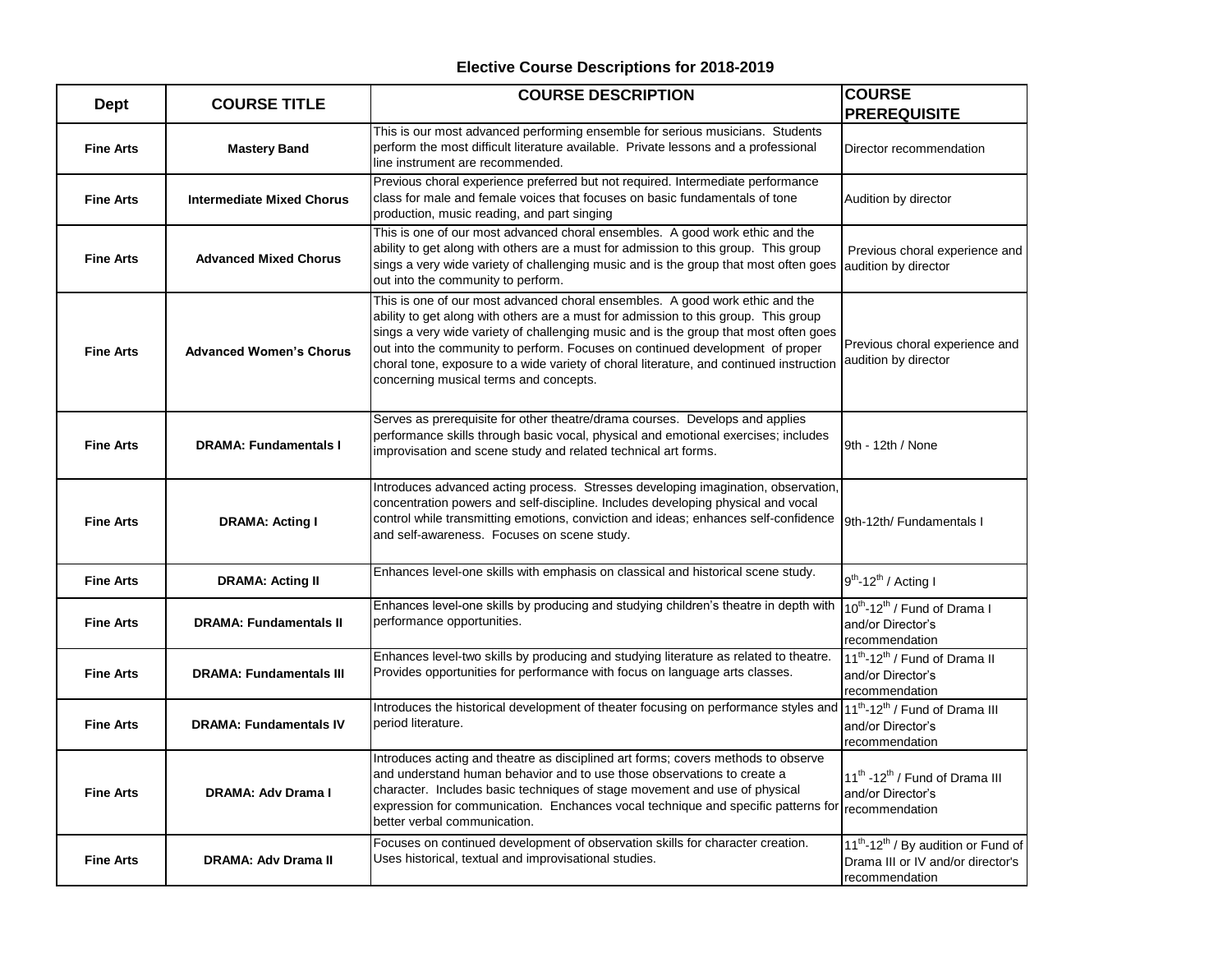| <b>Dept</b>      | <b>COURSE TITLE</b>                  | <b>COURSE DESCRIPTION</b>                                                                                                                                                                                                                                                                                                                                                                                                                                                                                                                          | <b>COURSE</b><br><b>PREREQUISITE</b>                                                                 |
|------------------|--------------------------------------|----------------------------------------------------------------------------------------------------------------------------------------------------------------------------------------------------------------------------------------------------------------------------------------------------------------------------------------------------------------------------------------------------------------------------------------------------------------------------------------------------------------------------------------------------|------------------------------------------------------------------------------------------------------|
| <b>Fine Arts</b> | VA: Comprehensive Art                | This class introduces art history, criticism & studio production. It emphasizes the<br>ability to understand & use the elements of art & principles of design through a<br>variety of media processes and visual resources.                                                                                                                                                                                                                                                                                                                        | $9^{th} - 11^{th}$ / None                                                                            |
| <b>Fine Arts</b> | VA: Drawing & Painting I             | Introduces drawing & painting techniques and a variety of drawing & painting media.<br>Emphasizes development of drawing & painting skills and utilizes problem solving<br>skills to achieve desired results.                                                                                                                                                                                                                                                                                                                                      | $9^{th}$ – 12 <sup>th</sup> / VA Comprehensive<br>Art                                                |
| <b>Fine Arts</b> | <b>VA: Drawing &amp; Painting II</b> | Introduces advanced drawing and painting techniques and focuses on individual<br>expression. Problem solving skills are challenged to achieve mastery of techniques<br>and materials. Exhibition and presentation opportunities are provided.                                                                                                                                                                                                                                                                                                      | 10 <sup>th</sup> -12 <sup>th</sup> / Comprehensive Art<br>plus Drawing I or Drawing &<br>Painting I. |
| <b>Fine Arts</b> | AP 2D Design Y                       | Advanced Placement Studio Art: 2-D Design conforms to College Board topics for<br>the Advanced Placement Studio Art 2-D Design Portfolio Examination. Requires<br>submission of original works & slides to be evaluated on quality, breadth &<br>concentration of a concept or idea. Emphasizes experiences in 2-D Design art<br>production which might include (but not limited to) photography, printmaking &<br>computer generated work. This course provides students with college-level studio<br>experiences and encourages self-expression. | VA Comp, Ceramics I,<br>Sculpture I, Teacher<br>Recommendation                                       |
| <b>Fine Arts</b> | AP 3D Design Y                       | Advanced Placement Studio/3-D Design conforms to College Board topics for the<br>Advanced Placement Studio Art Drawing Portfolio Examination. Requires<br>submission of original works & slides to be evaluated on quality, breadth &<br>concentration of an idea or concept. Emphasizes experiences using different 3-D<br>design, media and approaches. This course provides the students with college<br>level studio experiences and encourages self expression                                                                                | VA Comp, Ceramics I,<br>Sculpture I, Teacher<br>Recommendation                                       |
| <b>Fine Arts</b> | VA: Applied Design I                 | Emphasizes design elements and principles in the production of art products such<br>as architecture, advertisements, graphic designs, environmental designs and<br>product designs. Stresses proper use of equipment and vocabulary and technical<br>terms. Investigates the computer and its influence on and role in creating<br>contemporary designs. Includes a cultural and historical study of master design<br>works of different periods and styles.                                                                                       | $9^{th}$ – 12 <sup>th</sup> / VA Comprehensive<br>Art                                                |
| <b>Fine Arts</b> | <b>VA: Applied Design II</b>         | Enhances level-one skills and provides opportunities to apply design elements and<br>principles in the production of art products such as architecture, advertisements,<br>graphic designs, environmental designs and product designs. Uses board- and<br>computer-generated designs for art products; covers how to create designs and<br>plan their presentation.                                                                                                                                                                                | VA Applied Design 1                                                                                  |
| <b>Fine Arts</b> | VA: Applied Design III               | Enhances level-two skills and provides further opportunities to apply design<br>elements and principles in the production of art products such as architecture,<br>advertisements, graphic designs, environmental designs and product designs. Uses<br>board- and computer-generated designs for art products; covers how to create<br>designs and plan their presentation.                                                                                                                                                                        | VA Applied Design II                                                                                 |